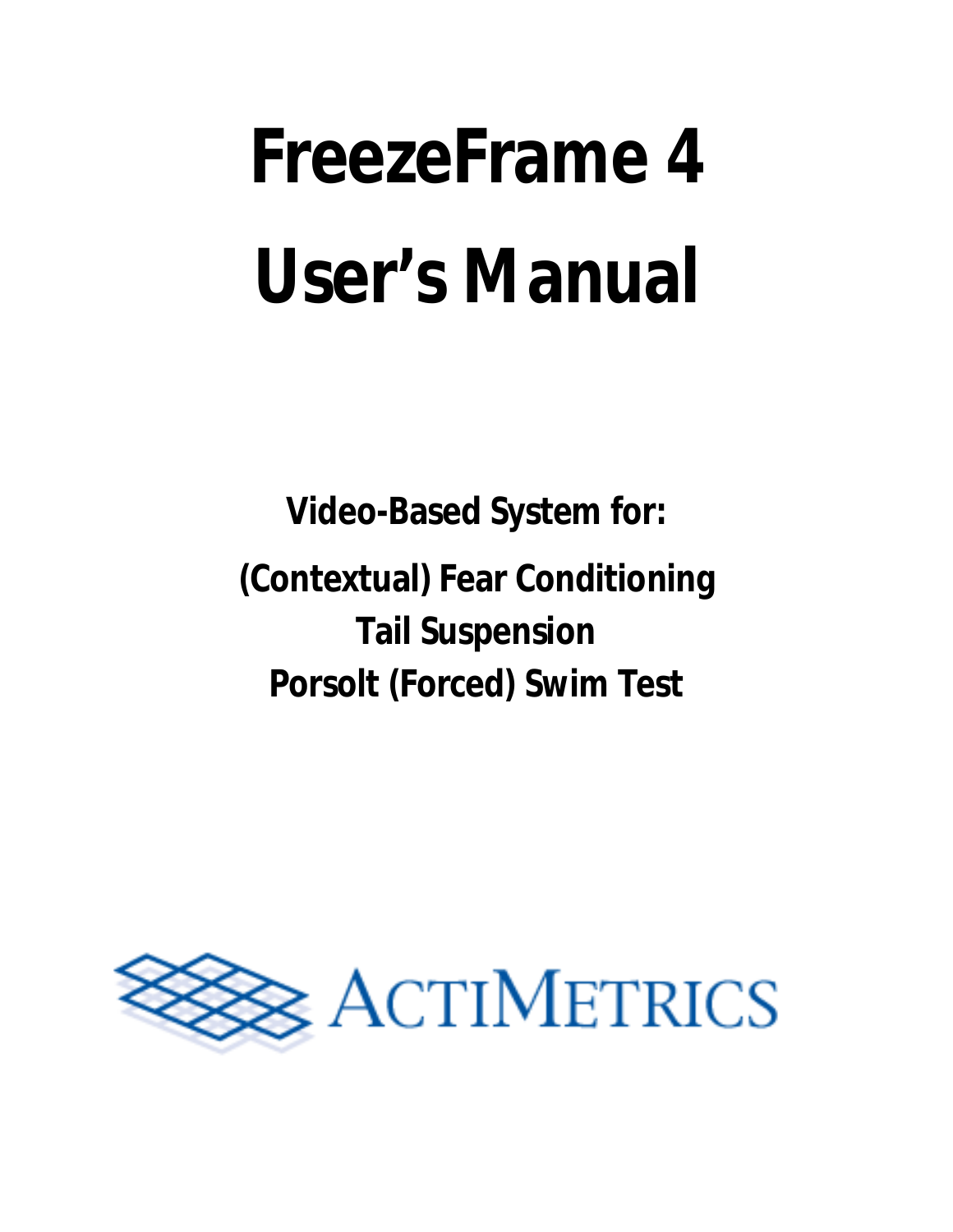# **Table of Contents**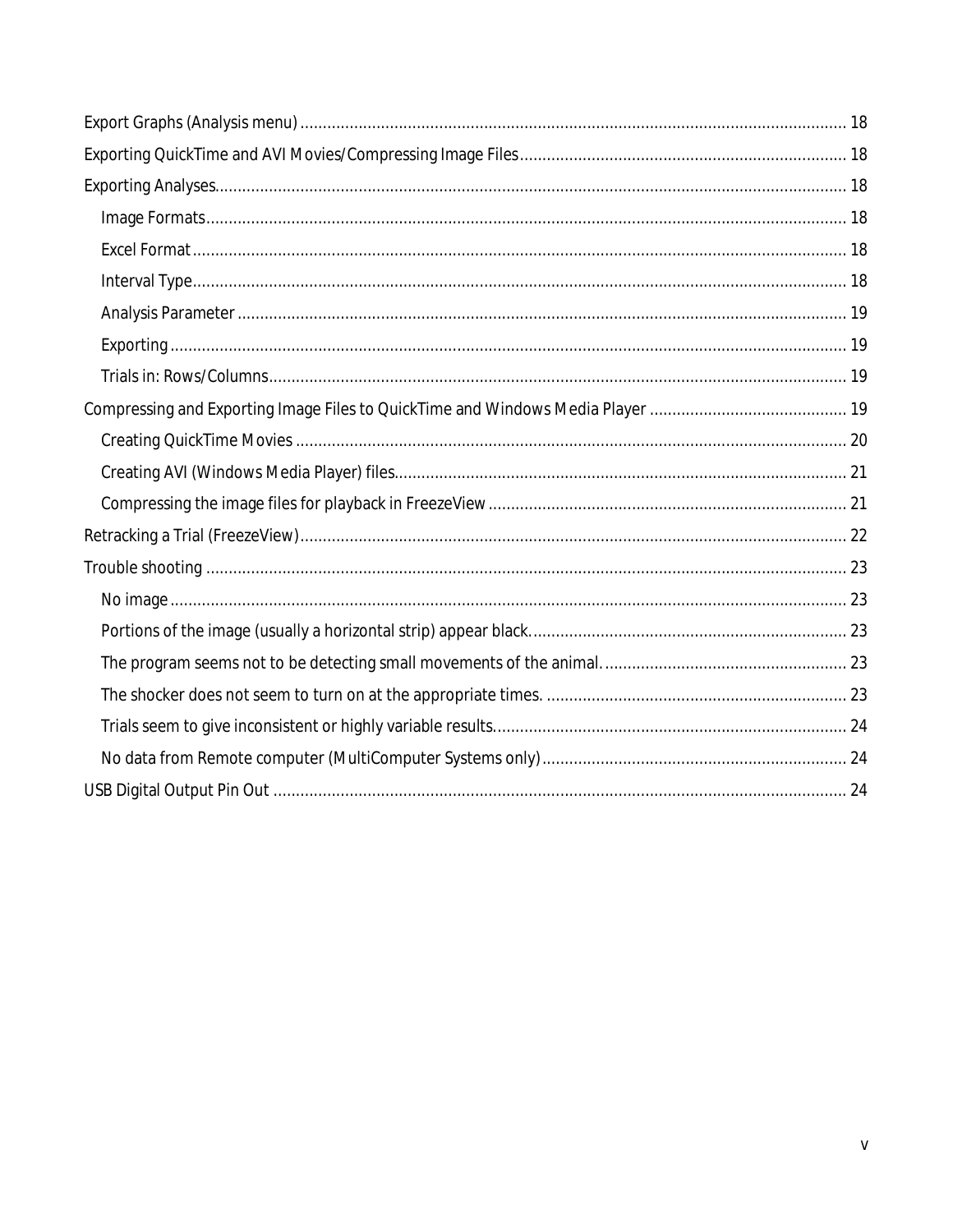# FREEZEFRAME RECORDER

# **Introduction**

FreezeFrame is a computerized system for the **Conditioned Fear Test** that combines the sensitivity of the human observer with the objectivity and convenience of automation.

While infrared beams or video tracking systems can detect gross movements of an animal from one part of the cage to another, FreezeFrame can detect the minute movements of grooming, sniffing, turning and rearing.

By recording from 4, 8 or even 12 animals at once, FreezeFrame is ideal for high-throughput testing of large numbers of animals.

- Not a tracking system. FreezeFrame uses a proprietary motion detection algorithm that filters out shadows, light flicker and camera noise.
- **Detects movements as small as 1 mm.**
- **Fully validated.** >90% concordance between FreezeFrame and a trained human observer.
- **Multiple stimulus protocols** can be stored for training and testing phases of the experiments.
- **Display images on the computer screen.** No external monitor necessary.
- **Store images for later review.**
- **Export data and analyses in spreadsheet format.**
- **Easy setup.**
	- o Sounds (white noise or tone) are delivered through the computer's speakers.
	- o The shocker-scrambler is controlled directly from the computer.
	- o 2 additional external stimuli may be controlled as well.

# **4-Hz sampling frequency.**

### **4, 8 and 12 channel systems**

- Record 4 animals at once using a single computer and camera with the FreezeFrame 4-channel system.
- Use 1 camera to record from 4 chambers or 1 camera for each chamber.
- Record 8 or 12 animals with 2 or 3 linked computers, each running the FreezeFrame 4-channel system.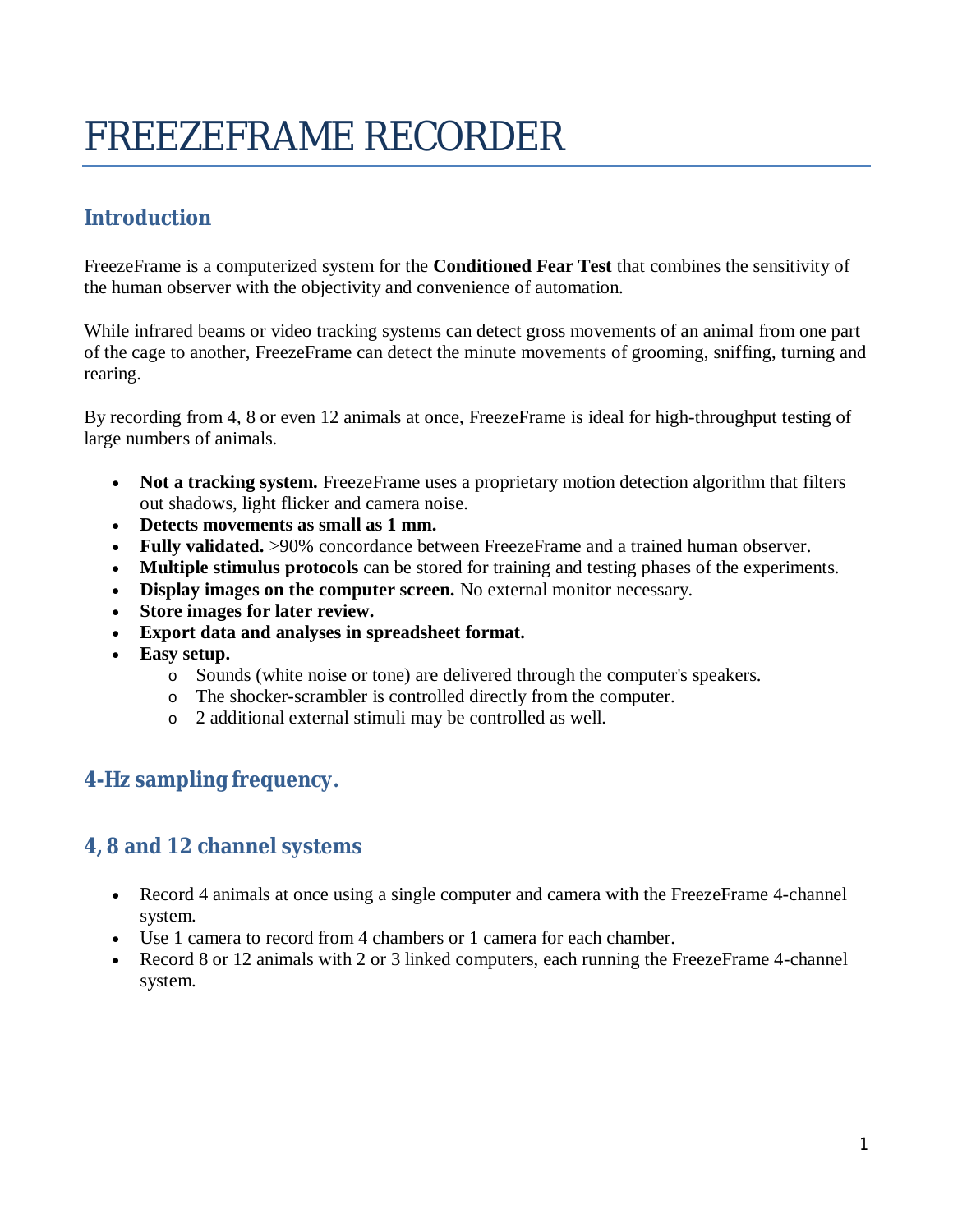# **System Requirements**

### **Computer**

FreezeFrame runs on Windows XP/Vista/7/8 computers. We recommend:

- Core2Duo or later processor
- 4 Gigabyte of RAM (minimum)
- Windows 7 32-bit or 64-bit
- 15" monitor or larger (1280 x 1024 resolution)
- 250 GB Hard Drive (minimum)
- Sound card and speakers
- If you plan to store the acquired images, a CD or DVD writer for backing up data files.

### **Hardware**

**Camera.** A USB black-and-white CCD camera (supplied)

**USB Digital Interface.** USB interface with eight digital outputs and eight digital inputs (supplied)

**Shocker-scrambler, cage and cables.** FreezeFrame will connect easily to most available fear conditioning hardware.

# **SenTech USB Cameras Installation**

**Camera Driver Software**. The drivers for the SenTech cameras should install on your computer when you install the FreezeFrame software. If the drivers have installed properly, you should see the program StCamSWare in the list of programs under the start menu. If the drivers have not installed properly, you may find them on the SenTech website (http://www.sentechamerica.com/companysupport/software.aspx; select USB 2.0 Mini Series and camera STC-MB33USB) for the link to the "USB Viewing Software". The drivers are also available on the Actimetrics web site's Software Updates page. Be sure to install the version of the drivers that matches your operating system. The 32-bit version of the drivers is appropriate for Windows XP and Window 7 32-bit. The 64-bit version is appropriate for Windows 7 64-bit.

**Plug in the Cameras.** The SenTech cameras plug directly into the USB ports of your computer. You may use between 1 and 4 cameras. If your computer does not have enough USB ports to support the number of cameras you have (for example if you are using a laptop computer), you can use an inexpensive USB hub, such as those from Belkin. The hub must support the USB 2.0 protocol and have an independent power connection.

When you plug in your camera, Windows will ask you standard questions about where to find the drivers: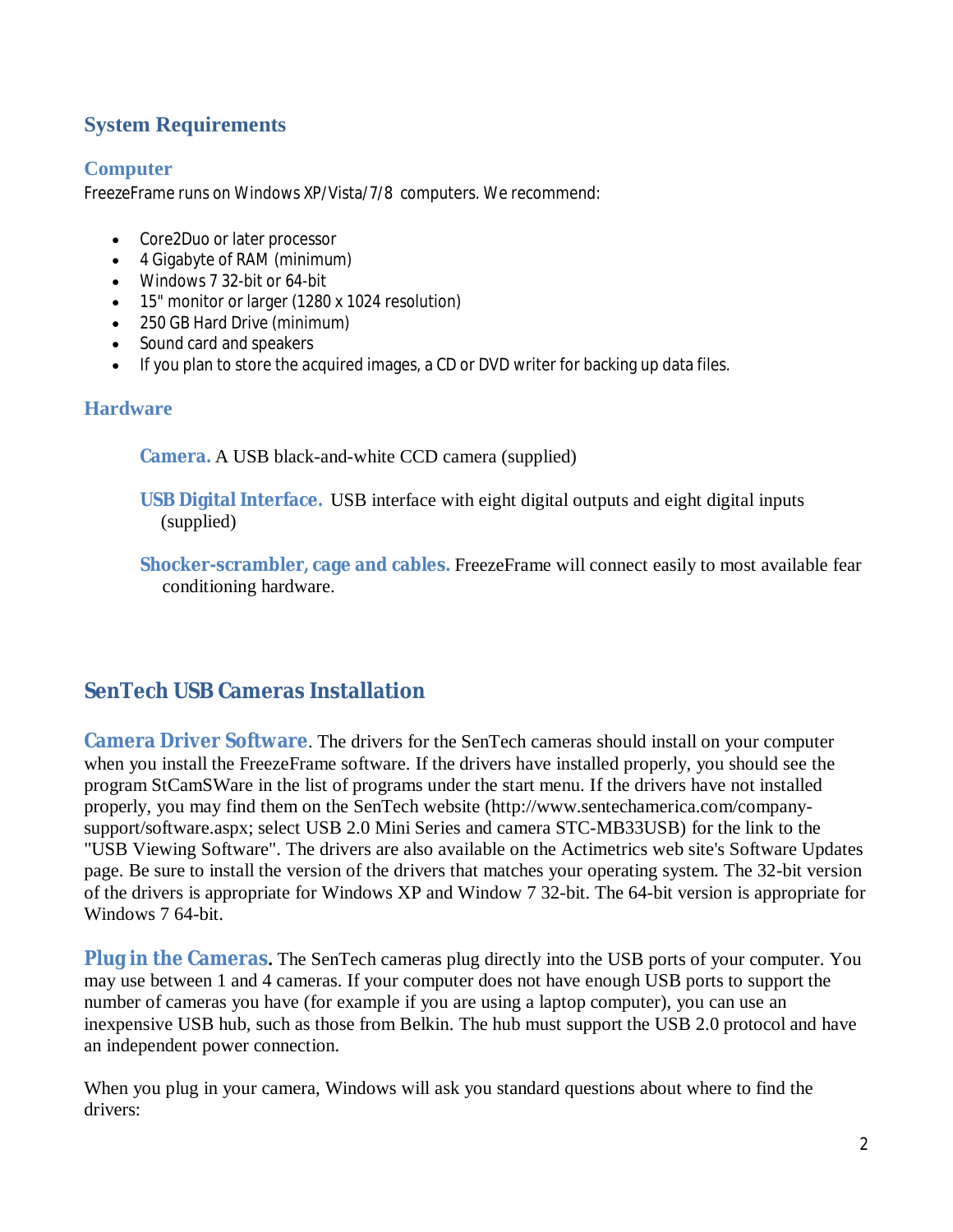Can Windows Connect to Windows Update to search for Software? No, not this time. What do you want the wizard to do? Install software automatically (advanced).

The drivers should now install automatically.

**Camera Order.** The order in which the SenTech camera images are first displayed in the FreezeFrame Window is not necessarily the order in which you might want them to appear. Use the Settings -> Camera Order... menu item to set the image order.

**Iris and Gain Adjustment.** Once the cameras are installed and in place and you can view the images, you will need to adjust the iris opening (Brightness) of the lens on each camera and, if necessary, the Gain settings of the cameras (Settings -> Camera... menu item).

### **Stimulus Interface Installation**

The stimulus interface for controlling shockers, lights and other stimuli also plugs into a USB port (or hub). The drivers (DAQmx Base from National Instruments) can be found at:

http://www.ni.com/download/ni-daqmx-base-3.2/1077/en/

or on the Software Updates page of the Actimetrics web site. Follow the same procedure as above for letting Windows install the drivers when you first plug in the board.

# **Configure the computer's speakers and sound card**

FreezeFrame relies on the computer's sound card and speakers for generating conditioning stimuli. Connect the computer's speakers as in your computer manual and test the sound system. You can test the system by playing a CD (from the START menu, choose Accessories->Multimedia->CD Player), or by opening the Sounds control panel, selecting a sound and playing it using the rightward pointing arrow ("Preview:").

If the sounds do not play, check the speaker connections, whether they are turned on and whether the volume is set high enough. Next check whether the drivers for the sound card that came with the computer are properly installed and functional. If they are not, consult with the computer manufacturer.

If you are able to play a CD or a sound in the Sounds control panel, FreezeFrame should be able to play conditioning stimuli as well.

# **Connect the Shocker to the computer**

The first output of the USB Digital Interface is used to control the onset and duration of the shockers. The outputs offer both  $+24$  Volts and  $+5$  Volts (TTL) to control the shockers. One output is used to control up to four shockers. RJ12 Splitters are readily available if one was not supplied by the manufacturer of the hardware used with your system.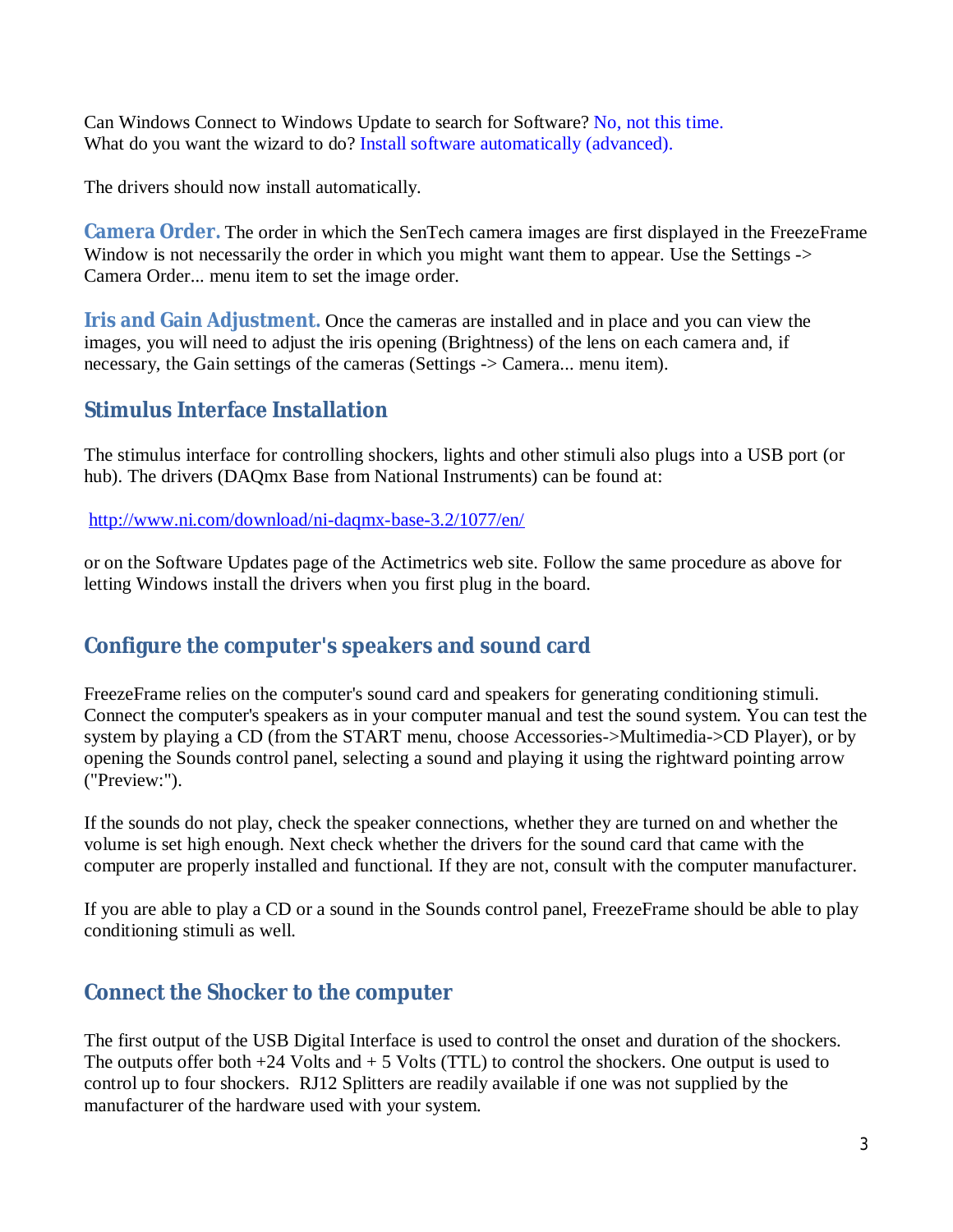# **Connect the Shocker to the cage**

Details will vary depending on the shocker and cage you have. Consult the manufacturer's instructions.

### **Camera mounting**

The camera can be mounted on any standard camera tripod or mounting bracket using a 1/4-20 screw. For a single channel system, the exact placement of the camera is not critical. The camera can be aimed from directly above the cage, or in front of and slightly above the cage, looking down from a 45 degree angle.

Alternatively, if the rear walls of the chambers are clear, the cameras can be mounted behind the chambers. This leaves the front of the chambers clear for easier loading of animals. One difficulty the rear-mounted cameras introduce is possible artifacts from the user walking in front of the chambers during a trial. Be sure to make the front door of the chambers opaque and to block off the space between the chambers so that the camera cannot see the space in front of the chambers.

### **Adjusting Image Quality (Important)**

There are 5 critical adjustments that must be made to the image in order to insure proper operation of FreezeFrame. If any one of these conditions is not met, the system's sensitivity will suffer, as will the accuracy of your results. An example of a good camera setup is shown in the image below.

**1) Camera position.** Position the camera and adjust the zoom of the lens so that the **cage fills the image** as much as possible**.** For 1 camera setups, position the 4 cages as close together as possible.

**2) Camera angle.** Position the camera in front of the cage so that **the entire cage floor is visible**. With a 1-camera setup, it might be necessary to angle the right-hand cages to the left and vice versa so that the camera sees straight in to each cage.



**3) Focus.** Take extra care to **focus the image** properly**.** Incorrect focus will degrade the program's ability to detect fine movement.

**4) Lighting.** The absolute lighting level is not critical, as long as there is **enough light** in the chamber to give a clear image on the screen. If you do not have an auto-iris lens (one with a short wire that plugs into the camera), adjust the aperture manually so that a clear image is visible on the screen.

- With the aperture set to be too large, areas of the image will become uniformly white or washed out.
- With the aperture set to be too small, the image will become dark and grayed out.
- With the aperture set in the right range, small lighting changes will make little difference in the appearance of the image since they are compensated for by the automatic gain control of the camera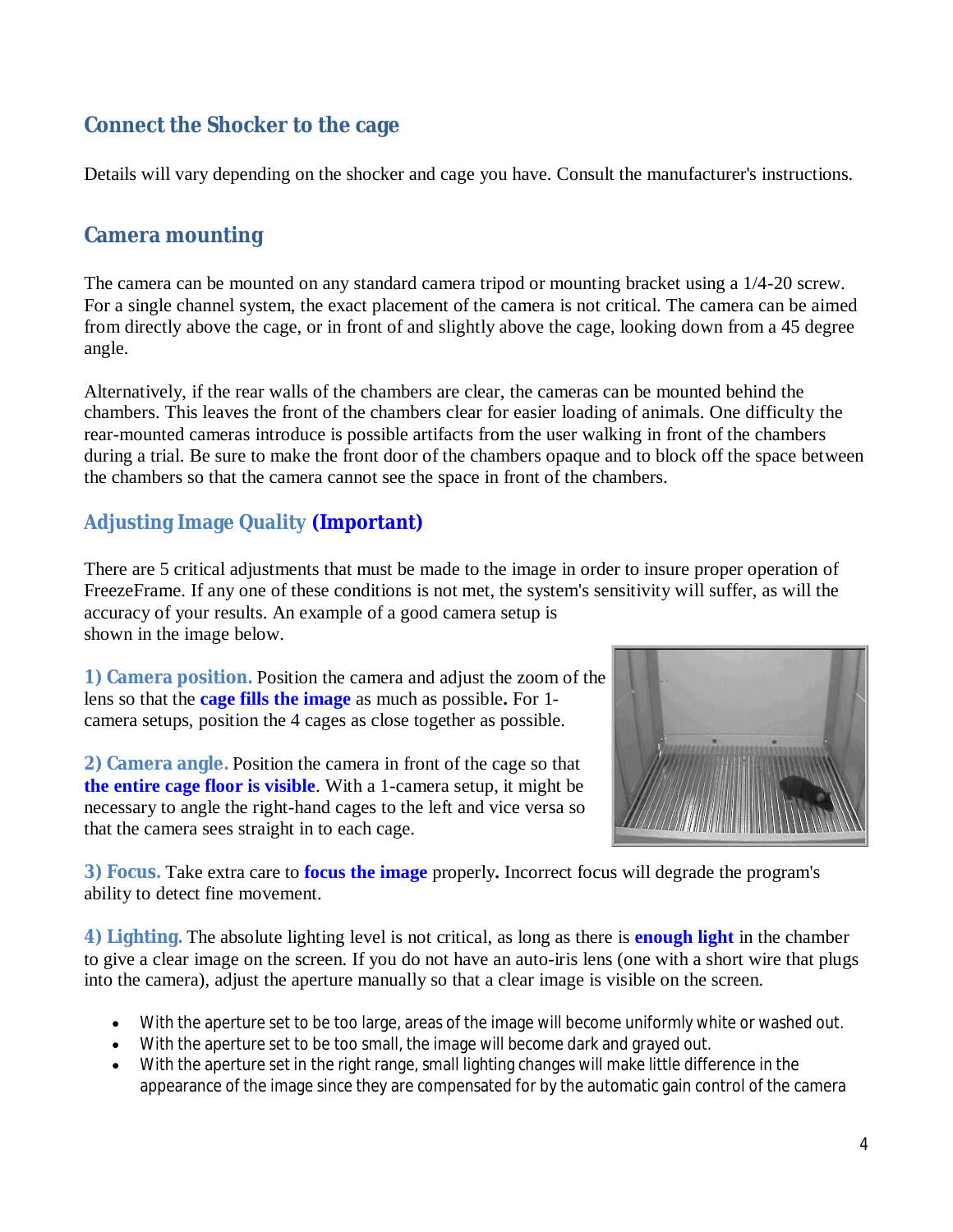**5) Brightness.** Adjust the iris on the lens for the light levels in your chambers. With either FreezeFrame or the SenTech StCamSWare utility open, locate the iris adjustment on the lens and rotate it until the image looks something like the one shown above. If you are using very low light levels and the image is not bright enough even with the iris completely open, you can increase the internal gain of the camera using the **Camera Setting** dialog in FreezeFrame.

**6) Background.** For the **Swim Test** and **Tail Suspension** analyses, it is important have a uniform background of a color that is different from the animal itself. A neutral gray background that is uniformly lit is the best and will allow the program to analyze white and black animals alike.

**7) Reflections.** It is critical that there be **no glare from highly reflective objects** visible on the screen. If you see light glinting off any shiny surfaces (that is, saturated parts of the image that are completely white), adjust the lighting or camera angle, or as a last resort put tape over the reflective surface. Similarly, there should be no completely black areas of the image. An important check for too bright or too dark regions of the image is to run the FreezeFrame data collection program and view the images in Difference (Diff) Mode (see the FreezeFrame main window description). Most of the image should appear as grey snow that changes from frame to frame. Saturated parts of the image will appear a flat grey with no speckling and no change from frame to frame. It is important to minimize these areas by changing the lighting or the objects in the field of view.

Once the lighting is set, it should not be changed from trial to trial.

### **1 camera - 4 chamber systems**

The multichannel system cuts the image up into 4 quadrants of equal size and performs the motion calculation independently on each image. The simplest arrangement is to cluster the 4 cages into a 2x2 array and point the camera at the entire array from above. Alternative arrangements are possible as well. For example, 2 upper cages can be set above and slightly set back from the 2 lower ones, and the camera pointed from in front of slightly above the array.

Make sure that the image of each cage is confined to its own image quadrant. This is most easily checked in the program, using the controls that allow viewing of each quadrant independently.

### **The FreezeFrame Recorder Menus and Controls**

FreezeFrame starts running when it opens. With the camera and image acquisition board properly configured, you should see the camera image(s) in the window updating about 4 times per second. An asterisk (**\***) on the controls below indicates that the setting of the control is telegraphed automatically to the Remote computers, if present.

**Note: Each control contains its own brief description. Select the Help -> Show Context Help menu item to display the floating Help window. Hover the cursor over a control to display that control's internal documentation.**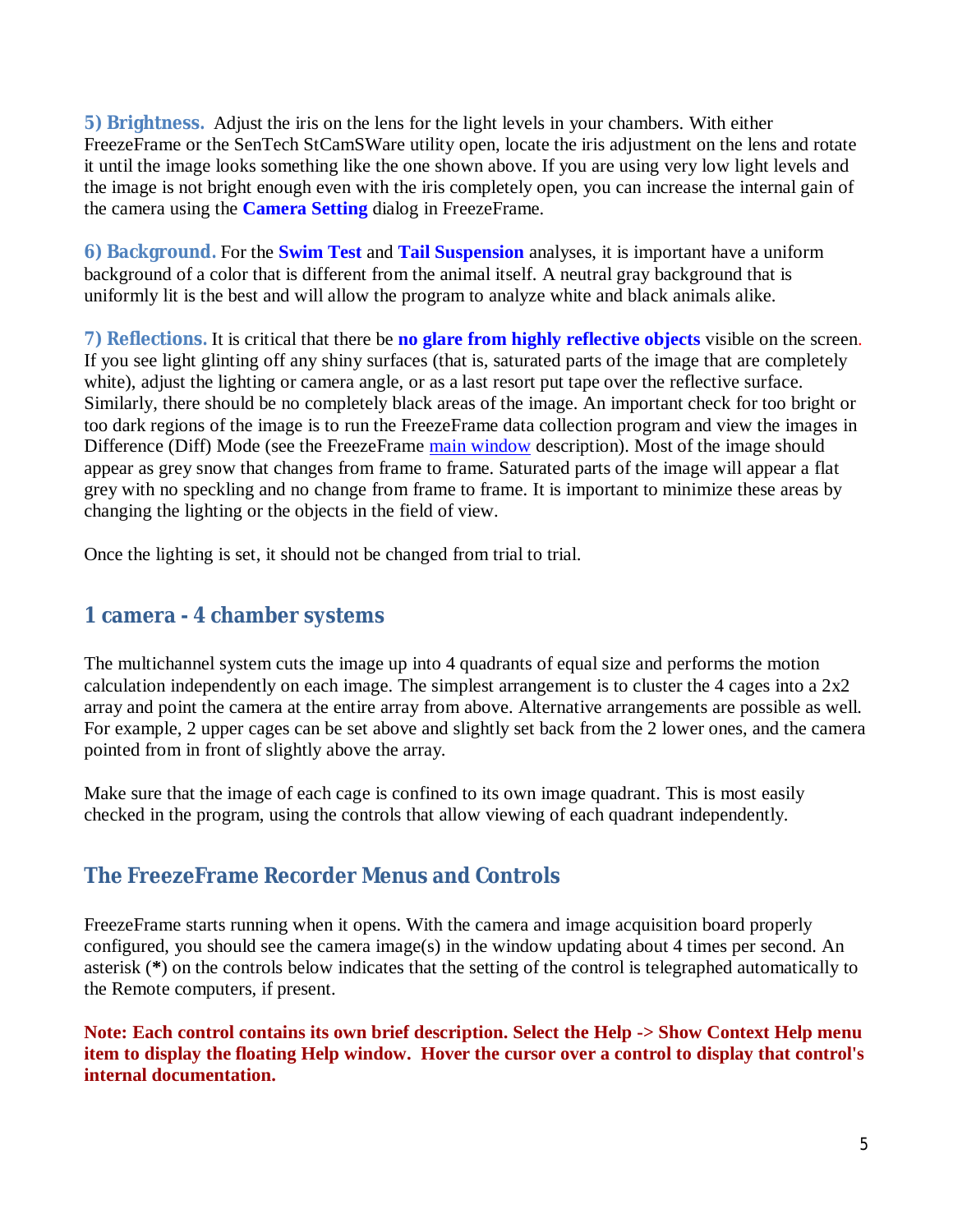### **File Menu**

**Data File.** Use this menu item to select the file into which all data will be written. The currently selected file is displayed in the indicator underneath the image window. If the directory chosen for some reason does not exist, a warning indicator will appear. **You can also select a data file by doubleclicking the file-name indicator at the top left of the FreezeFrame Window.**

**To Remote/To Master.** If you are using FreezeFrame on multiple computers that are connected to one another, use this menu item to configure the program as either a Master or Remote. In Master mode, the program controls the Remote computers, starting and stopping trials, and determining stimulus sequences. The Remotes in turn report their data back to the Master.

**Quit.** Exits FreezeFrame.

### **Operate Menu**

**Names.** Opens a window that allows you to enter all the names for a trial in a single one-dimensional list. **The TAB key moves the cursor from one trial to the next.**

Click **Clear** to clear the names in the array.

Click **OK** to close the Window, copy the names into the Name Controls of the Main Window. Click **Cancel** to close the window without changes.

Click **Start Trial** to close the window, copy the names into the Main Window, and start a trial.

**Paste Names from Clipboard.** Copy up to 4 names into the clipboard from any text-based program (Word, Excel, WordPad, etc). Copied names can be separated by tabs or returns. Selecting the Paste Names from Clipboard item will paste the names into the 4 name controls to be used as trial names.

**Avid IDs.** Applicable only if you have Avid ID chips in your animals and an Avid chip reader connected to your computer. Contact Actimetrics for information.

**Reference\*.** Collects a reference frame for later tracking of the animal. Same as clicking the **Reference** button underneath the image window. Collect a reference frame before placing the animal in the chamber.

**Start\*.** Starts a trial. Same as the **Start** button. Commands the Remote computers to start at the same time.

**Stop\*.** Aborts a trial without saving data. Same as the **Stop** button. Commands the Remote computers to stop as well.

### **Settings Menu**

**Analysis.** FreezeFrame can analyze the images for three different experiments. Choose the analysis that is appropriate. If you save the images, the trials can be reanalyzed offline with any of the three methods. Note that FreezeFrame picks a threshold for determining whether the animal is freezing or not during a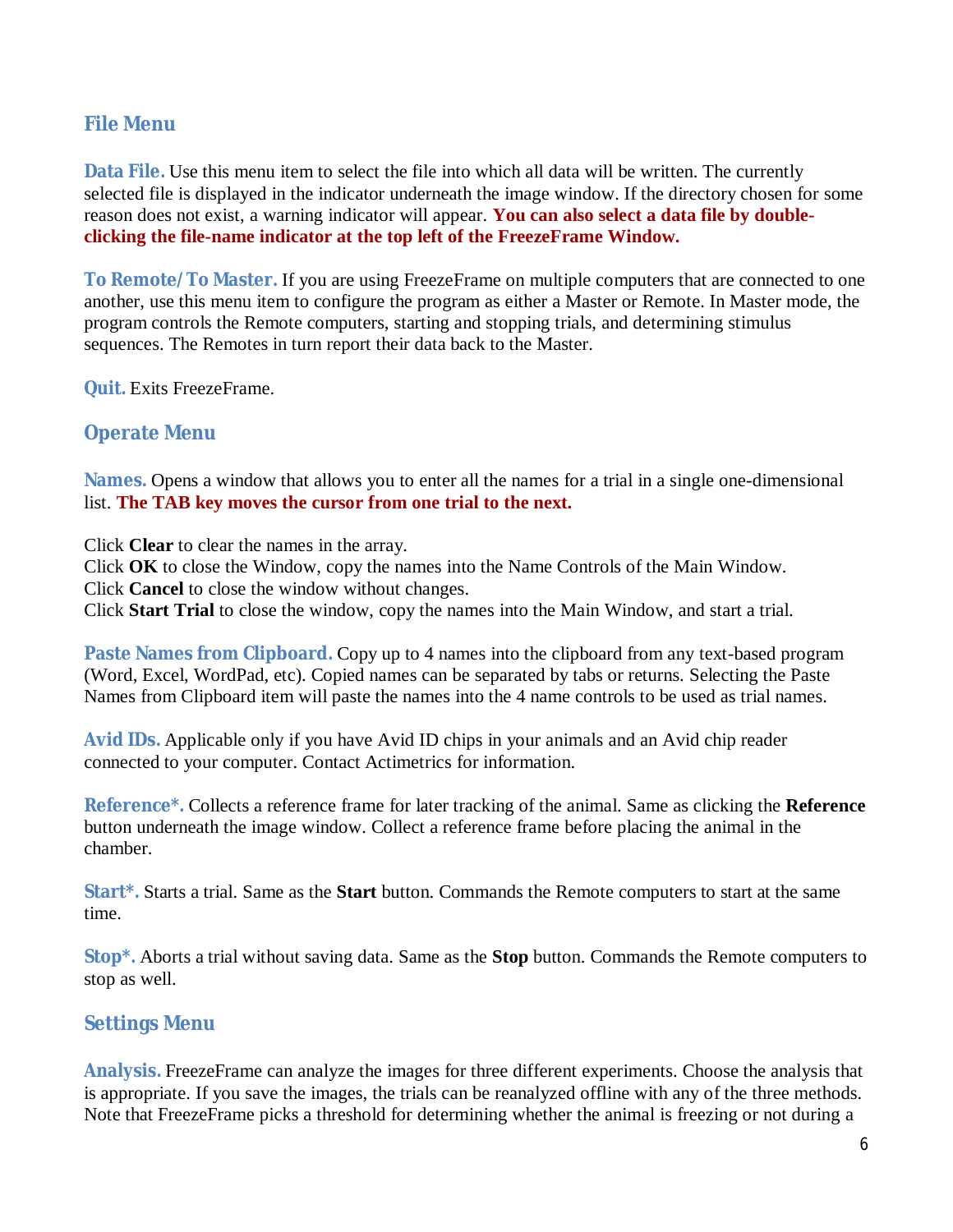trial (as indicated below). This threshold is approximate and can be changed during the analysis of each trial in FreezeView.

**Fear Conditioning.** The images are analyzed for any motion in the field of view. The motion index does not indicate how much motion there is; only whether or not there is motion. Threshold  $= 10$ .

**Porsolt Swim Test.** The images are analyzed for whether there is active effort on the part of the animal. Threshold  $= 50$ .

**Tail Suspension.** The images are analyzed for whether the animal is actively moving. Threshold = 1.

**SMP.** Significant Motion Pixel analysis is similar in principle to the Fear Conditioning method. For details, see CD Kopec, HW Kessels, DE Bush, CK Cain, JE LeDoux and R Malinow (2007) A robust automated method to analyze rodent motion during fear conditioning. *Neuropharmacology* **52**: 228-233.

**Protocols.** Opens the Protocol Editor for designing the stimulus sequence of the protocols. **You can also open the Protocol Editor by double-clicking the protocol display at the bottom of the FreezeFrame Window.** 

**Stimulus Configuration.** Opens the Stimulus Configuration window, for setting the polarity of the shock and auxiliary control signals, and the sound stimulus characteristics (amplitude, frequency, tone/hiss, attack).

**Camera Setup.** Opens the Camera Setup window, for setting the number of cameras and (SenTech only) camera gains.

**Camera Order.** The order in which the SenTech camera images are first displayed in the FreezeFrame Window is not necessarily the order in which you might want them to appear. To rearrange which camera image appears in which quadrant of the FreezeFrame display, select the **Camera Order...** menu item. A window with 6 arrows appears. Click on one of the arrows to switch the corresponding pair of images in the FreezeFrame Window. Once the images are arranged correctly, click OK to close the Camera Order dialog.

**Windowing.** For each camera, you may set a rectangular window, which determines which portion of the image is analyzed. Select which image you wish to window and drag the red cursors to define the image rectangle. If either of the cursors is not visible, press the **Find Cursors** button to bring them onto the screen. To select the entire image for analysis, click the **All** button (the cursors will disappear). Click **Save** to store the settings and exit the Windowing screen. The window for each image is indicated in the main FreezeFrame screen as a black rectangle. **You can open the Windowing setting dialog by double-clicking any of the images in the main FreezeFrame window.**

**Invert Vertical.** When checked, inverts the image in the image window. This setting has no effect on the analyses.

**Invert Horizontal.** When checked, flips the image left-to-right. This setting has no effect on the analyses.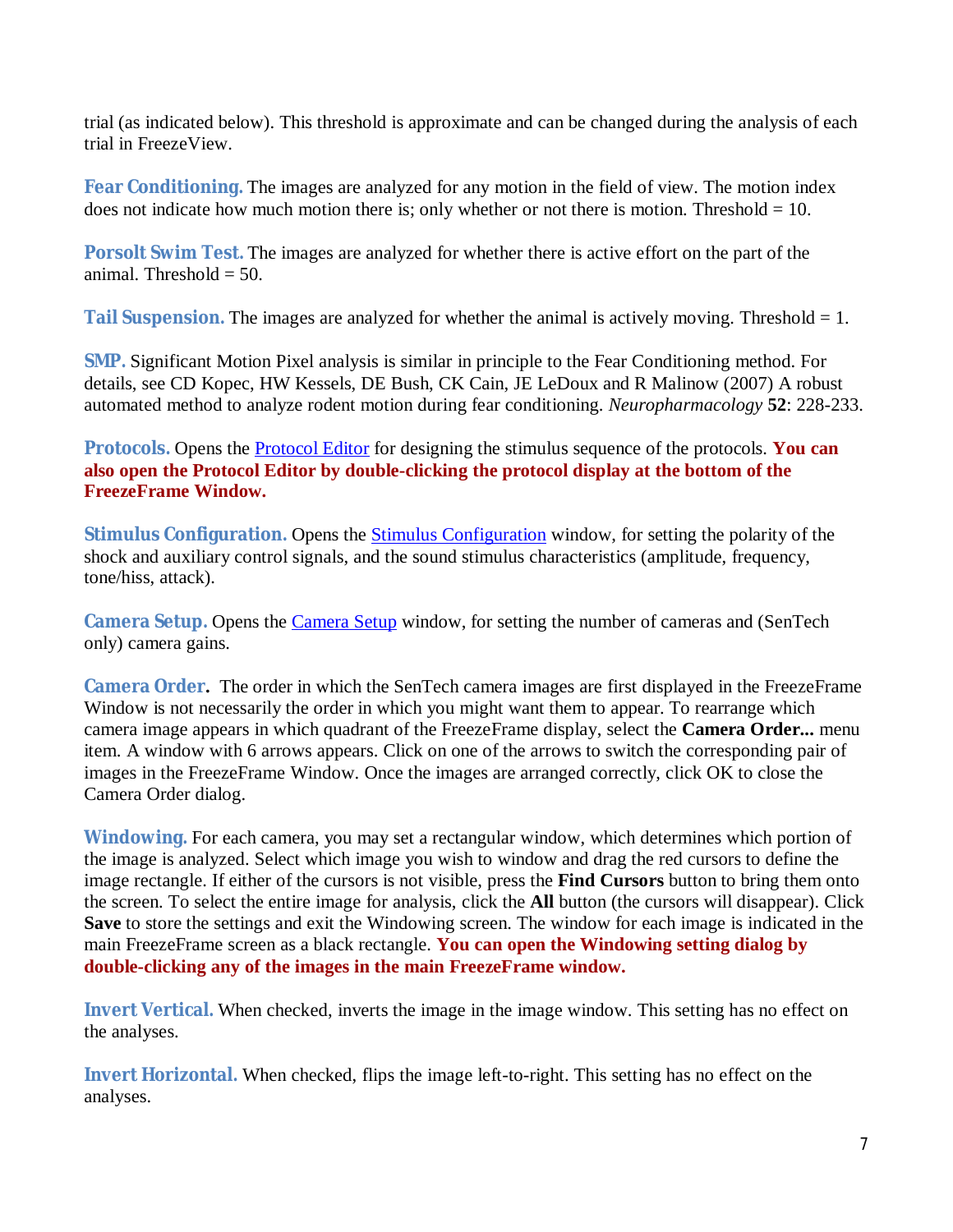**Save Images\*.** Tells FreezeFrame to create an image file for each recorded animal. During the trial, each recorded image is stored in a file called <animal>.ffii, where <animal> is the name of the animal specified in the Animal Names control (below). The ffii file is located in the same directory as the data file.

### Remotes**.**

**Remote 1.** When checked on the Master computer, tells FreezeFrame to control and read data from Remote computer 1.

**Remote 2**. When checked on the Master computer, tells FreezeFrame to control and read data from Remote computer 2.

**Remote 2**. When checked on the Master computer, tells FreezeFrame to control and read data from Remote computer 3.

**Avid Reader....** Applicable only if you have Avid ID chips in your animals and an Avid chip reader connected to your computer. Contact Actimetrics for information.

### **Help Menu**

**Help.** Open this help file.

**Show Context Help.** Each control contains its own brief description. Select the Help -> Show Context Help menu item to display the floating Help window. Hover the cursor over a control to display that control's internal documentation.

# **Controls and Indicators**

### **Animal Names Control**

**Local.** An array of text boxes is located to the upper left corner of the FreezeFrame window. Prior to a trial, enter the names of the animals to be run into the controls. For 1-camera setups, the four controls correspond to the four quadrants of the image. For 4-camera setups, the 4 controls correspond to the 4 cameras, in the order upper left, upper right, lower left, lower right. These names are used to identify each trial in the freeze data file, and are used as the names of the image files if images are to be saved. As you enter each name, FreezeFrame checks the current data directory for an image file of that name and warns you if one exists by showing an "Overwrite" indicator in the space below the Names controls and disables the start button. **Use the TAB key to move from one text entry box to the next. Use the "Paste Names from Clipboard" menu item to paste names into the Names controls that have been copied into the clipboard from other programs (tab or return delimited).**

**Clear.** The Clear button clears all the names in the Local Name array and places the cursor in the array for entering new names.

**Remote\*.** With FreezeFrame in the Master mode, and the Remote 1 or Remote 2 menu items checked, one or two more sets of **Animal Names** controls appear below the **Local** control. Enter names for the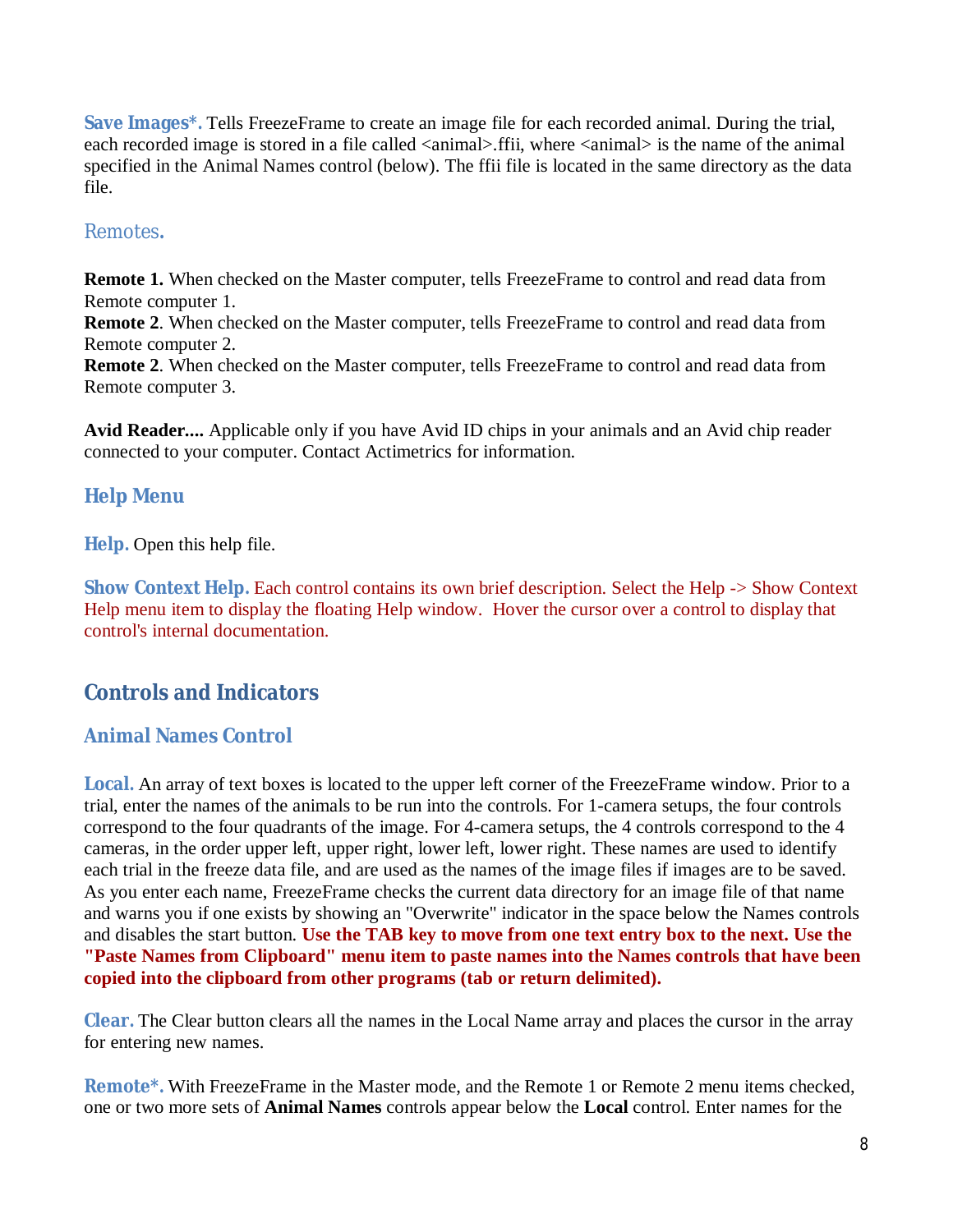animals to be run on the remote computers here. The names are sent to the Remote computers and will appear on their screens.

### **Motion Index Indicators**

**Local.** To the right of the **Name** controls is an array of indicators. The numerical indicator shows the motion index for each camera or image quadrant. The light below the indicator indicates freezing whenever the motion index falls below 10. This is only a rough guideline. The real threshold for freezing will be set in the FreezeView Analysis program.

**Remote.** With FreezeFrame in the Master mode, and the Remote 1, 2 or 3 menu items checked, additional sets of Motion Index indicators will appear below the first, one for each Remote computer. Data are sent automatically from the Remotes and appear in these indicators. If the Remotes are not operating properly or the cable is not connected correctly, a No Data warning will appear. Similarly, an error indicator will appear if the serial port is not responding properly.

### **TV/Diff Control**

In **TV** mode, the image from the camera is displayed directly. In **Diff** mode, the image display shows the difference between the current and previous images. Diff mode is useful for evaluating and adjusting image quality.

### **Reference/Start/Stop\***

These buttons control the start and end of a trial. See the corresponding menu items above.

### **Data File and Free Indicators**

The Data File indicator shows the currently selected data file. Change the file using the FILE->OPEN menu item (or **double-click the data file indicator)**. The **Free** indicator shows how much space is available on the disk containing the current directory. The File Size indicator appears during a trial and shows the size of each of the image files being saved.

### **Frame Rate Indicators**

The frame rate for data collection is set in the Camera Setup window. The **Frame Rate** indicator will turn yellow if the program for some reason cannot maintain data collection at the chosen rate (a slow processor or disk, or a device like an external USB hard drive is competing with the cameras for access to the USB bus, for example). Data collection will continue even with a low frame rate, but if the condition persists, it should be corrected.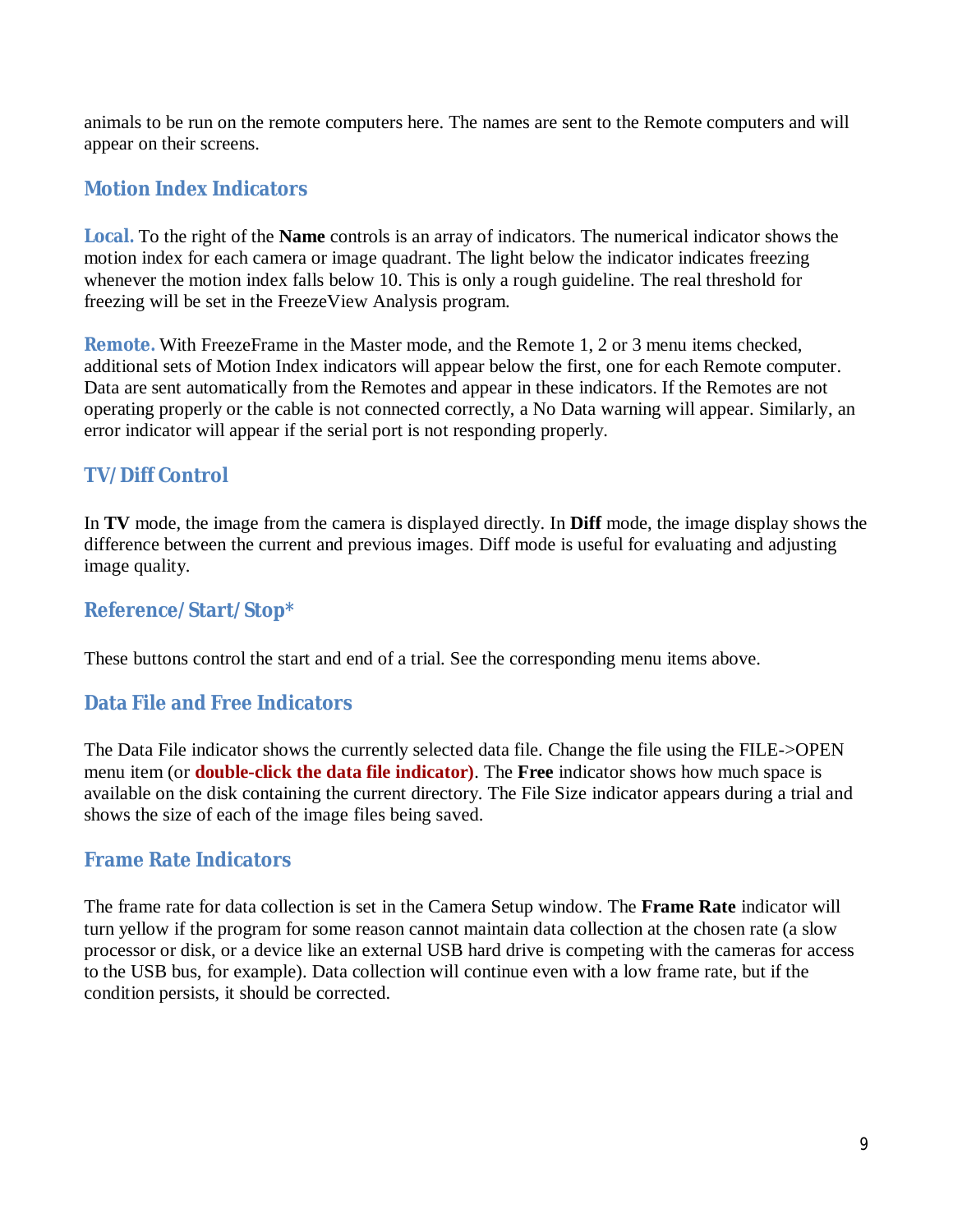### **Protocol Selector Control\***

The protocol Selector is a popup menu to the lower left of the FreezeFrame window. The items in the menu are set by the user in the Protocol Window. The selected protocol is sent automatically to the Remote computers.

### **Protocol and Stimulus Display**

The chart at the bottom of the screen gives a graphical indication of the protocol sequence. Horizontal bars in the four rows of the display show when each stimulus will come on during a trial. The time scale of the display also varies to indicate the duration of the trial. During a trial, a vertical yellow cursor scrolls across the display to indicate the progress of the trial. As each stimulus is turned on and off, the four indicators to the left show the current status of the stimuli. **Double-click the Protocol display to open the protocol editing window.** 

### **Video Display**

The live display of the camera images. **Double-click the images to open the Windowing dialog (for selecting which portion of the images are to be analyzed for freezing/motion).** 

# **Protocol Editor**

Protocols in FreezeFrame are configured using the Protocol Editor. Open the Protocol Editor from the Main FreezeFrame window by selecting the Setting->Protocols menu item, or by **double-clicking the Protocol Display**.

**Protocol.** FreezeFrame will store up to 20 different stimulus protocols. Select the protocol you wish to change using the Protocol pop-up menu.

**Name.** You can give each protocol a different name (though it is not necessary to do so). Simply type the name into the text box. The name will appear in the Protocol popup menu as well.

**Trial Duration.** This is a text control specifying the total duration of the recording session in seconds. The control will flash red when it is set to 0 as a reminder to change it to a more reasonable value.

### **Setting the stimuli**

Stimuli can be configured by entering text into the array of cells at the bottom of the Editor window, or **by clicking, dragging and double-clicking on the protocol display in the upper part of the window (see below)**.

There are 4 different stimulus channels available: sound, shock, stimulus 3 and stimulus 4. Sound is delivered through the computer's speakers. Shock, stimulus 3 and stimulus 4 are delivered through the T0, T1 and T2 outputs of the 1408/9 (PCI system) or from the ACT-710 (USB cameras). These are TTL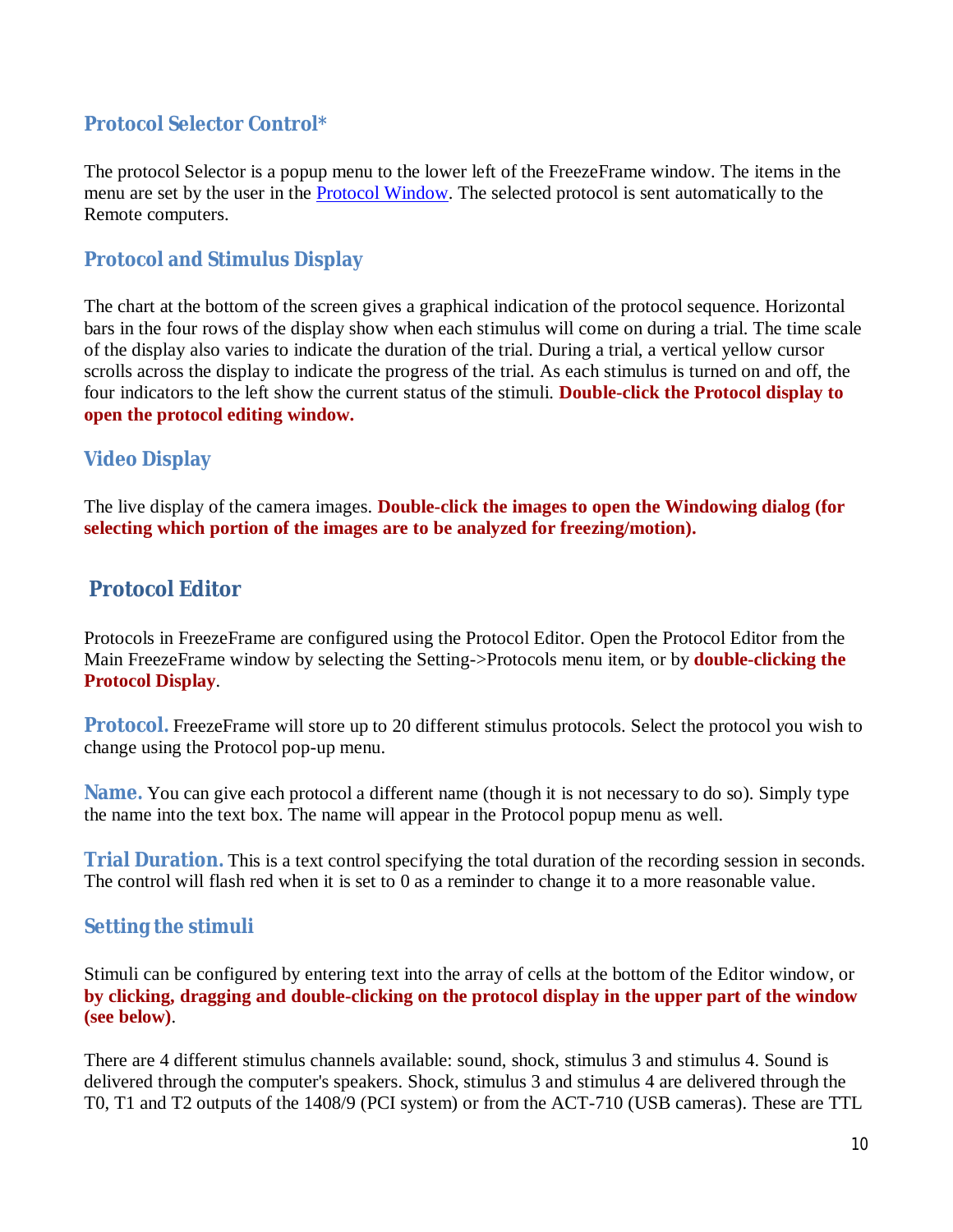compatible outputs, delivering 0V when in the low state and 5V when in the high state. In the Output Configuration window, you may configure each input to be low (0V) when ON (Normal polarity) or high (5V) when ON (Inverted polarity).

The PCI-1407 provides only a single TTL output (Shock) through the BNC connector marked TRIG.

**Onset/Duration array.** In the text controls at the bottom of the Protocol Window, you may specify up to 50 different stimulus epochs for each protocol. For each stimulus epoch, you must specify an onset time and duration. Onset and duration are entered as **seconds**. A stimulus will not be delivered if its onset time exceeds the Trial Duration setting.

|    | $3 - 180$ | 30 | $4 - 360$ | 30 | 3-540 | 30 |  |
|----|-----------|----|-----------|----|-------|----|--|
| 2  | 210       | 5  | 390       | 5  | 570   | 5  |  |
| 3  |           |    |           |    |       |    |  |
| 14 |           |    |           |    |       |    |  |

**Multiple Sound Stimuli.** If you plan to use more than one type of sound stimulus (with different frequencies, pure tone or noise, different loudness, etc), then you must first set up the different sounds in the stimulus configuration window. It is possible to configure up to 10 different sounds. In the case that more than one is to be selected, you must specify which sound is to be used for each stimulus epoch in the protocol setup as shown below. Simply prefix the Onset time with the sound number and a "-". In the example below, the first epoch will present sound 2, the second sound 4 and the third sound 3. **If no prefix is given (as in the above example), sound 1 will be used by default.**

**Protocol Chart Display.** In addition to entering text into the stimulus array, you may also configure stimuli using the diagram at the top of the window.

**Click and drag** on the stimulus graph to place a new stimulus.

**Double-click** on an existing stimulus to delete it.

**Click and drag** on the **left** edge of a stimulus to change its onset time

**Click and drag** on the **right** edge of a stimulus to change its duration

**Right-click** a **sound stimulus** (top row) to change which configured sound stimulus will be delivered.

**Epoch.** Onset and duration times are visible only for 8 epochs at a time. To view epochs other than the first 8, use the **Epoch** numerical control or the **>>** and **<<** buttons on the left side of the window. Also, with the NumLock control on your keyboard off, the <End> and <PageDn> keys will scroll the Onset/Duration array right or left.

**Clear all.** This button will delete all stimuli from the current protocol.

**Resolution**. For most protocols, onset times and durations of stimuli can be specified in whole numbers of seconds. In this case, set the Resolution popup-menu to "1 sec". If you wish to specify stimulus times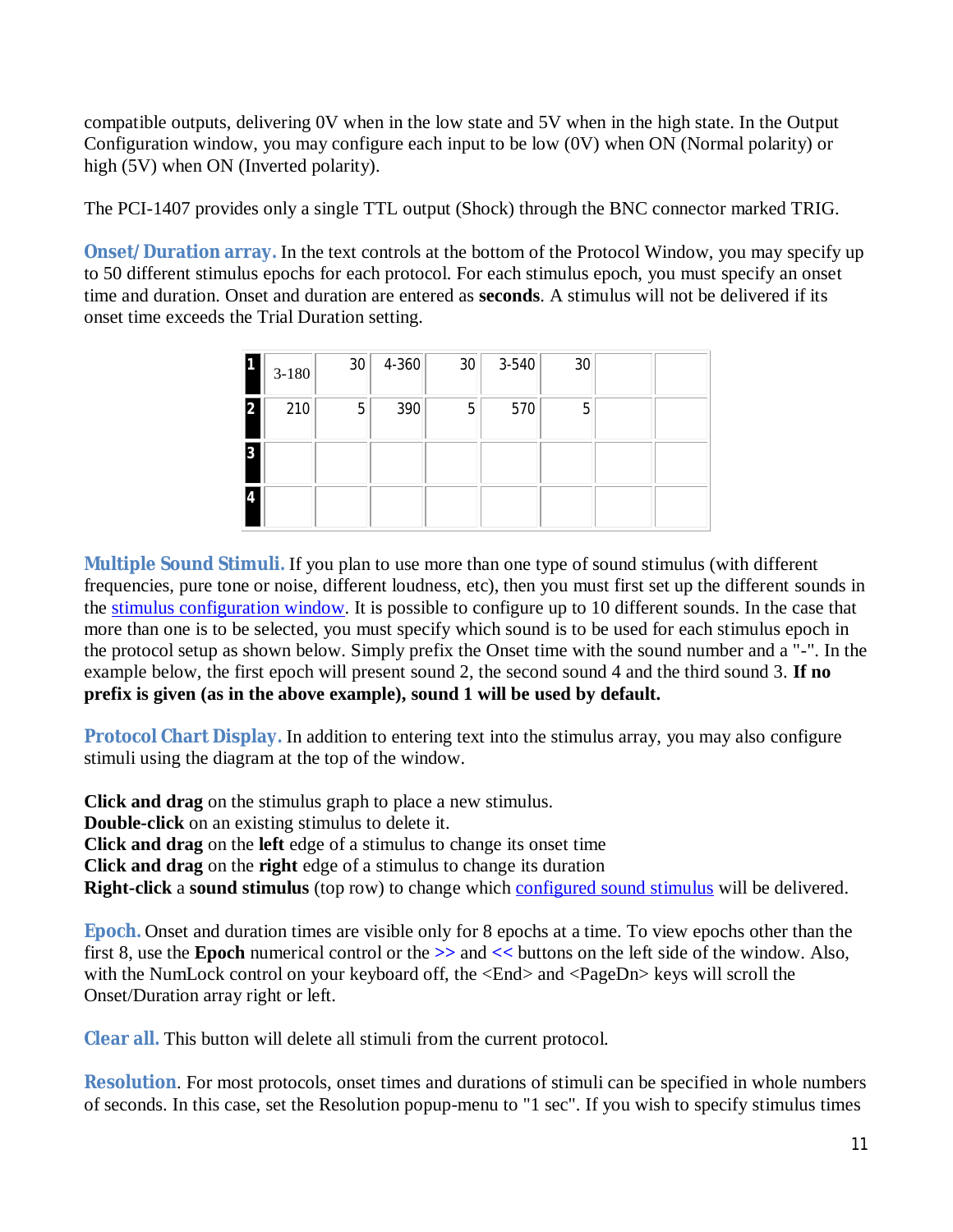with more precision, select "0.1 sec". The resolution of the text in the stimulus array will reflect the choice, as will the resolution of dragging stimuli in the diagram.

To save the changes made to the protocols and exit the Protocol Window, select the **Save and Exit**. To exit the window without saving any changes, select the **Quit** menu.

# **Camera Setup Window**

FreezeFrame can be used in 4 different configurations, depending on the hardware being used.

**1 camera - 1 chamber.** In the simplest configuration, FreezeFrame uses a single camera to view a single shock chamber.

**2 cameras- 2 chambers.** If a PCI-1408 or PCI-1409 is being used, you may connect 2 cameras to the board, each one viewing a different chamber.

**4 cameras- 4 chambers.** If a PCI-1408 or PCI-1409 is being used, you may connect 4 cameras to the board, each one viewing a different chamber.

**1 camera- 4 chambers.** With any of the boards, you may configure FreezeFrame to view 4 chambers with a single camera. In this case, the image is divided into 4 quadrants and the motion detection algorithm is performed independently on each quadrant. The chambers must be placed in a 2 x 2 array so as to fit one into each quadrant of the camera image. This can be a side-by-side array with the camera looking down from above, or a 2-up 2-down array with the camera looking from the front. In this case, the upper two chambers can be set back from the lower two slightly, so that the camera can look from in front, and slightly above the array (see Camera Setup).

**Frame rate.** The default setting for frame rate is 3.75 frames per second. A higher frame rate increases temporal resolution, but decreases the amount of time the animal has to move between frames. Smaller movements mean reduced sensitivity. As a result, when higher frame rates are selected, FreezeFrame measures movement between alternate frames (7.5 fps) or every third or fourth frame (11.25 or 15 fps). Higher frame rates therefore do not affect the amount of freezing that is detected. Higher frame rates generate proportionately larger video files.

**Digital Gain.** The default setting for the digital gain of the camera is 128. Use this default setting unless your light levels are so dim that opening the lens iris all the way and increasing the CDS gain still does not give a bright enough image. In that case you can increase the digital gain until the image on the screen is bright enough to see clearly. The maximum setting is 255.

**Line Frequency.** Set to 50 Hz (Europe, Africa, Asia (except Japan and Taiwan), South America, and Australia) or 60 Hz (North America, Japan, and Taiwan) depending on the frequency of the power or mains circuits in your area. This synchronizes the camera frame rate to the power line to the power-line flicker in the lights. If you see rapid flickering in the images, check this setting.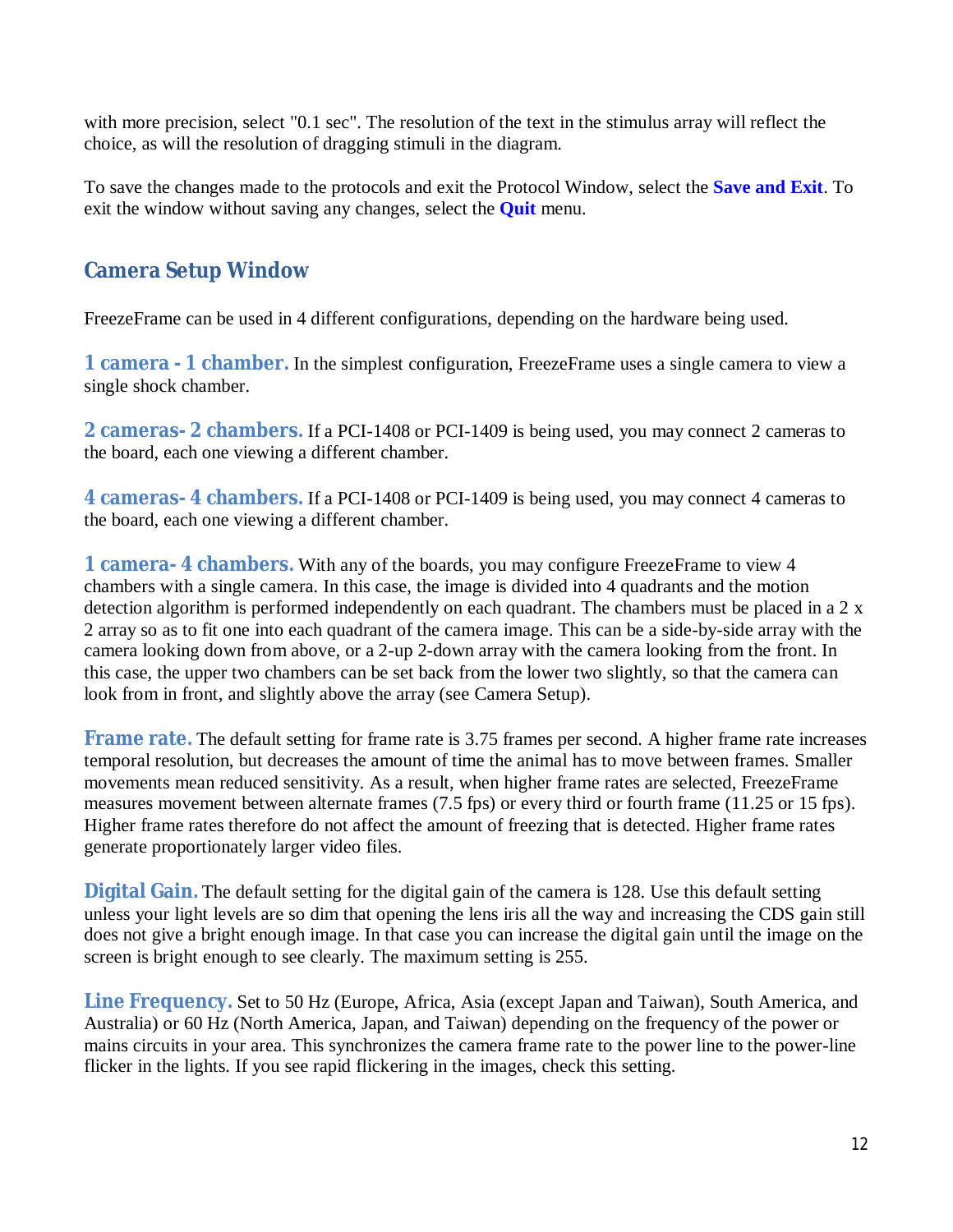# **Stimulus Configuration**

### **Sounds**

**Selector.** You may configure up to 10 different sound stimuli, each of which can be selected for any stimulus epoch in a protocol. Select one of the 10 sound stimuli to configure by clicking on the list box to the left of the window. Sounds once configured are stored in a file and need not be updated each time the program is used.

**Hiss/Tone.** To the left, set whether the sound stimulus will be a white noise (hiss) or pure tone.

**Frequency**. If a tone, use the Frequency control to set the tone's pitch.

**Amplitude.** Adjusts the relative amplitude of the sound, from off (0) to the loudest your amplifier can produce  $(100)$ .

**Pulse**. When on, the sound will be presented discontinuously during a stimulus epoch. Three controls appear for setting the pulse parameters:

**Rise Time**. At sound onset, the amplitude will increase linearly to the maximum over the number of milliseconds indicated. Similarly, at offset the amplitude diminishes linearly from the maximum to reach zero at the end of the sound.

**Frequency.** Determines the frequency of pulsation.

**Duty cycle.** Determines for what percentage of each cycle the pulsing sound is on.

**Test.** Momentarily turns on the sound as currently configured. If no sound can be heard, check the speaker connections, volume setting and sound card configuration in Windows.

### **Shocker and auxiliary stimulus outputs**

**Invert.** 1 (PCI-1405/7) or 3 (PCI-1408/9/10) slide switches will appear that allow you to determine the polarity of the outputs for the shock (stimulus 2) and the auxiliary outputs (stimulus 3 and 4). When in the **Norm** position, the corresponding input will be low (0V) when off and high (5V) when on. In the **Invert** position, the stimulus will be inverted.

**Test.** While pressed, puts all three outputs in their ON state (high for **Norm** and low for **Invert**). Otherwise, the outputs are in their OFF state (low for **Norm** and high for **Invert**).

# **File Formats**

FreezeFrame store several different types of files. All files are created automatically in the current Data directory, which is directory in which the currently selected Data file is located using the FILE->OPEN menu item in the main FreezeFrame window.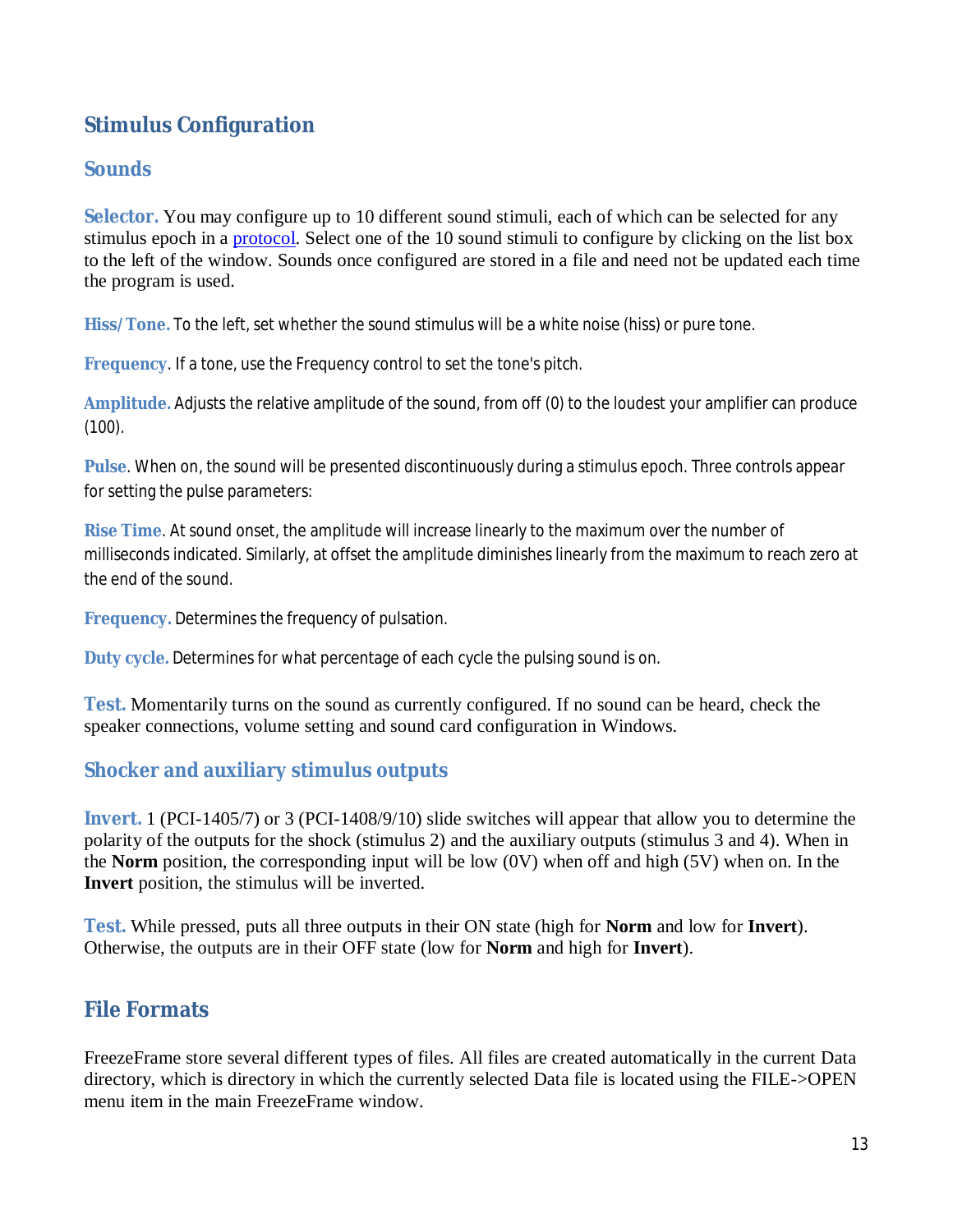**FFDD data files.** The frame-by-frame motion index is stored in a file with the extension "ffdd". When the data file is opened from the FreezeView program, the entire list of animals contained in that file is displayed. The ffdd file also stores the protocol used for each trial.

For multicomputer systems, the Master computer's data file stores data from all animals on both the Master and Remote computers. On the Remote computers, only the data collected by that computer is stored in the data file.

**Log file.** FreezeFrame creates a text file that contains a list of all the animals run.

**FFII Image Files.** With the Save Images option selected (Settings->Save Images menu item in the main FreezeFrame window) FreezeFrame creates one image file for each animal in a trial. The name of the file is the name typed into the corresponding element of the **Name** control in the main window, and the extension is ".ffii". Each image is stored as a 2-D array of 8-bit unsigned integers, preceded by 2 4 byte integers that specify the size of the array. These bytes are stored in big-endian format (most significant byte first). Images can be converted to QuickTime format (with the extension .mov) using the FreezeView program.

Image files tend to be large. At 4 frames per second, the 320 x 240 pixel arrays accumulate at 18 MBytes per minute. If you are planning to save image files, a large hard drive and a mass storage backup device such as a fast CD or DVD writer are helpful.

**FFTT threshold files**. When you analyze the trials stored in a data file, the thresholds you choose for freezing are stored in a file with the same name as the data file, but with the fftt extension.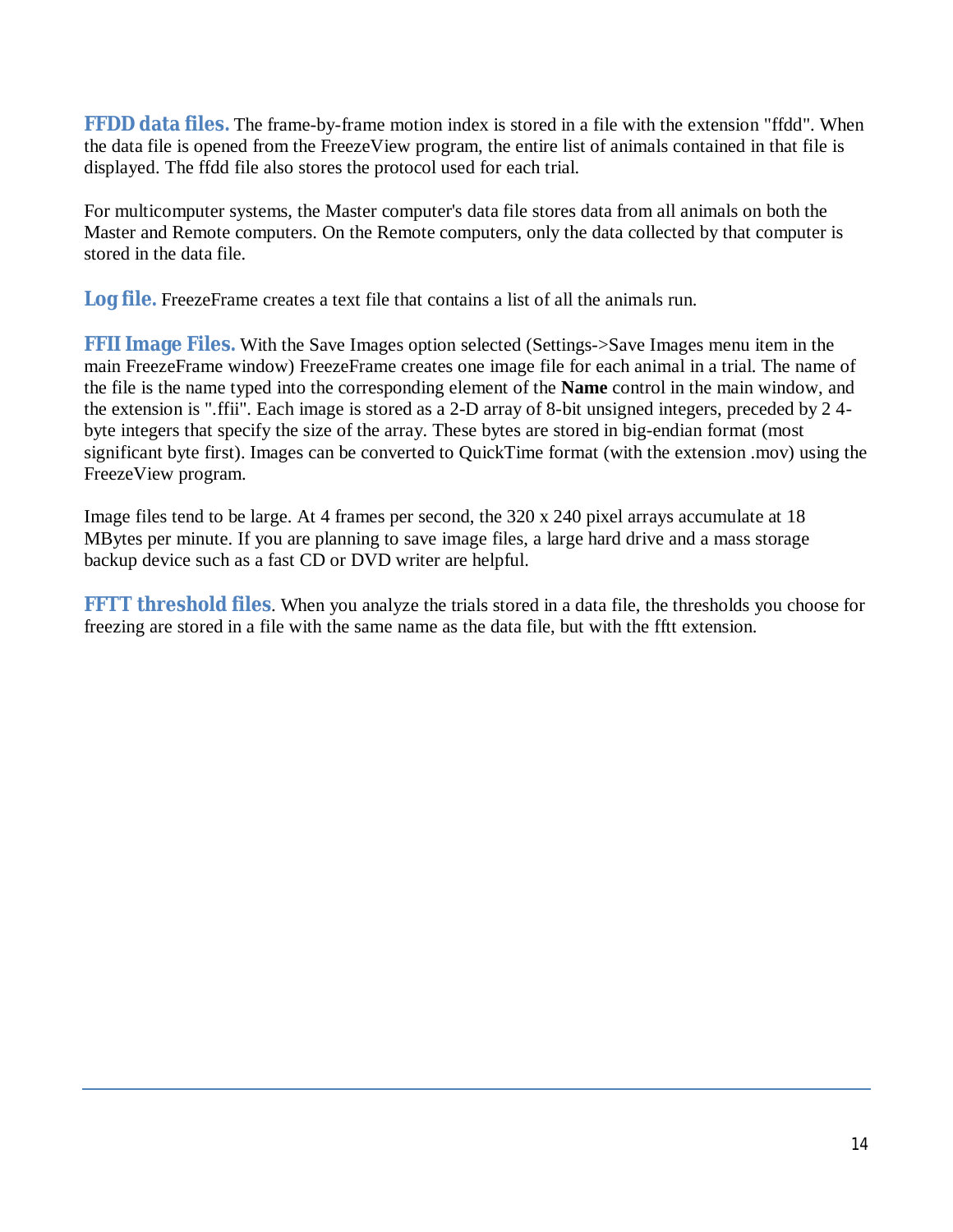# FreezeView Trial Viewer (Data Analysis)

# **Opening a data file**

**Open File.** Click on the FILE -> OPEN menu item to select a file for analysis (or double-click filename indicator). A standard Open File Dialog lets you navigate through the Windows file system to find a data file with the ffdd extension.

# **Selecting an animal for analysis**

Once a file is selected, the **Animals** list box at the right of the window shows the animals for which data were collected. Select an animal either by clicking on it or by using the **UP and DOWN arrow keys** to scroll through the list. As you scroll through the list, the displays are updated to show the data for the selected animal. Animals for which image files are available (in the same folder as the data file) are prefixed with **\***.

# **Displays**

- The motion index as a function of time. The data in the motion index graph can be written to a spreadsheet readable file by selecting the ANALYSIS -> EXPORT INDEX GRAPH menu item. **This graph is a control:**
	- o Use the horizontal cursor to set the Freeze threshold.
	- o Use the vertical cursor to scroll the video.
	- o Double-click to jump the video to that time.
	- $\circ$  Right-click to expand the graph vertically. This can help to identify the reproducible minimum value that occurs during freezing. Set the freezing threshold just above this value.
- Freezing as a function of time. Freezing is set to 0 or 1 depending on whether the motion index exceeds the freezing threshold.
- The stimuli as a function of time. The times during which each of the 4 possible different stimuli are on are shown as yellow, cyan, red and green fills.
- A histogram of the motion index (lower left graph). The data in the motion index histogram can be written to a spreadsheet readable file by selecting the ANALYSIS -> EXPORT HISTOGRAM menu item.
- Percent freezing. The numeric indicators show the percent time the animal spent frozen (see here for details)
	- o while each of the stimuli was on (**stimulus 1, stimulus 2...**),
	- o while each of the stimuli was off (**not stimulus 2, not stimulus 2...**),
	- o for the whole trial (**Total**), and
	- o while all stimuli were off (**no stimuli**).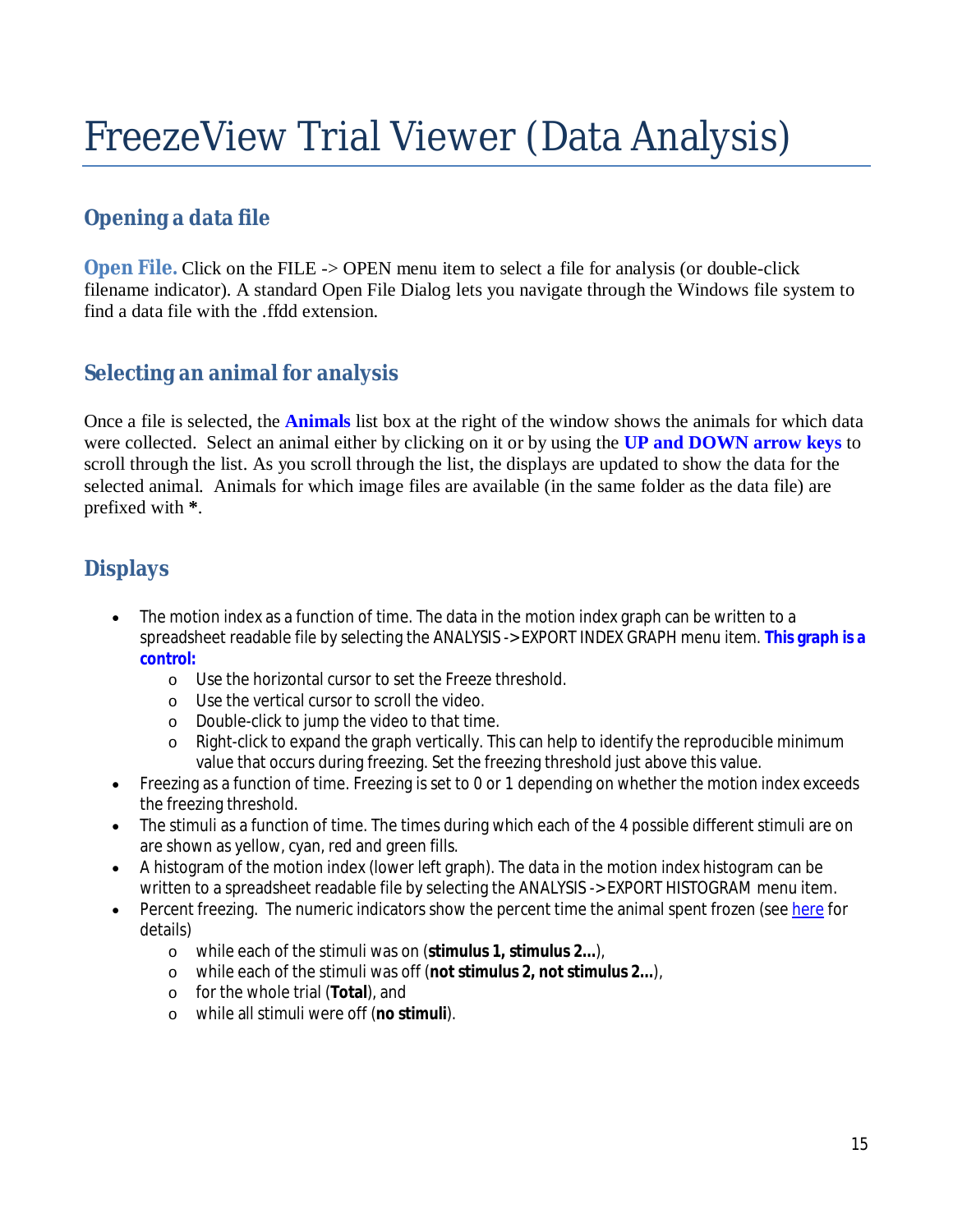# **Setting the Freeze Parameters**

**Freeze Threshold (Histogram cursor)** A criterion level must be chosen for deciding when the animal has frozen. Set the freeze threshold by dragging the **vertical blue cursor** in the histogram display (lower left), dragging the **horizontal blue cursor** in the Freeze Index graph, or by using the digital **Threshold** indicator**.** The value is chosen by examining the motion index histogram. For most animals, there will be a large, narrow peak starting at 0 (freezing), and a second, broader peak between 50 and 100 (activity). There will be, in addition, a distinct trough between the two peaks in the range of 20-30. The threshold should be set to the value of the trough. To the right are shown examples of 5 histograms with the threshold set properly. The white text indicates the % freezing for the trial. Note the different scales for the different graphs.



Some animals freeze very little (10% graph) and so have only a small peak or no peak at all at zero. Some animals freeze almost all the time (50% graph), and so the peak near zero will dominate with only scattered points at higher values.

You may set the threshold for each animal individually, or use the **Set all** button to set the threshold for all trials in the file to the current value. But if you use the **Set all** button, check each trial to make sure the thresholds are valid.

**Thresholds are saved in a file with the same name as the data file, but with a different extension ".fftt".** When moving data files to a different folder, bring the corresponding ".fftt" file along in order to maintain the previously set thresholds.

You can often see the appropriate threshold by looking at the Freeze Index vs. Time graph (upper right of the window) at a high vertical gain. To increase the vertical gain in the index graph in order to examine the periods of inactivity in more detail, right-click the graph and select the "Expand Vertically" item from the popup menu. The y-axis will expand so that the y-value of the point you right-clicked on is now at the top of the graph. Select Autoscale vertically to zoom out again.

Below are images of the Freeze Index graph for a trial at normal vertical gain and then expanded to see the bouts of freezing in more detail. When the threshold is set properly, small changes in either direction should have only small effects on the Total % Freezing

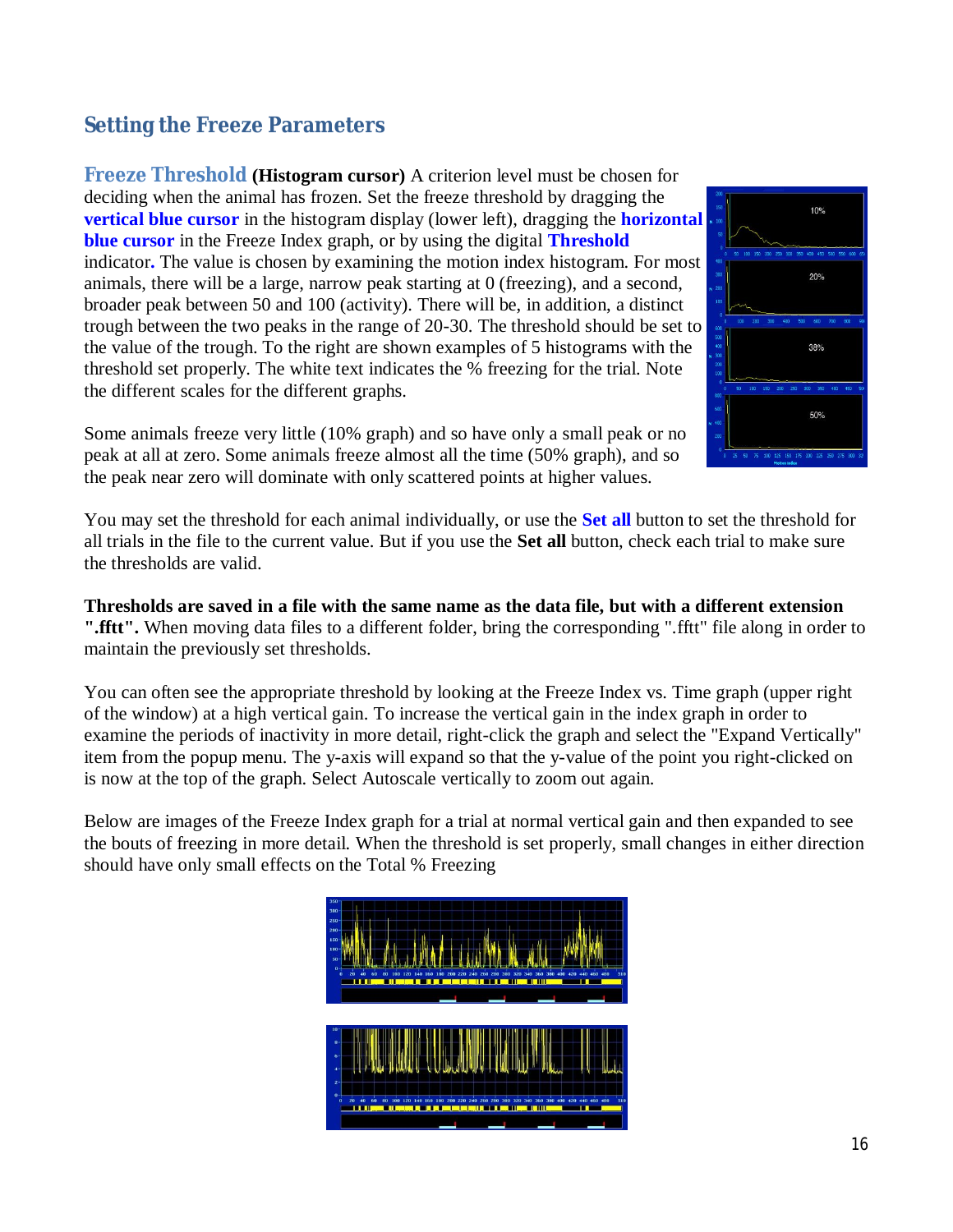### **Bout (s)**

Bout length is the duration that a single freezing episode must equal or exceed in order to be counted. With Bouts set to 1, for example, episodes of freezing (that is, episodes during which the motion index is continually below threshold) that last only 0.75 s or less will be treated as if the animal had not frozen at all during that period. As **Bout** and **Threshold** are changed, the freeze graph and % Freeze indicators will be updated to reflect the new parameters.

# **Displaying images**

If an image file for the selected animal is present in the same directory as the open data file, several buttons will appear over the image window (lower right) that can be used to play the image file as a movie.

**Time cursor.** The vertical blue cursor in the Freeze Index graph indicates the current frame being displayed, and it can be used to scroll through the video. **Drag the cursor** to scroll through the video quickly. **Double-Click** anywhere in the Index graph to jump the video to that time.

### Playback controls.

**>** Plays the image at near real time, starting at the time in the trial set by the vertical blue cursor in the Freeze Index graph (top). Click the control again (or click the **||** control) to stop the playback. **>>** Plays the image as fast as the computer will go. Playback starts at the time in the trial set by the vertical blue cursor in the Freeze Index graph (top). Click the control again (or click the **||** control) to stop the playback.

**>|** Advances one frame per click of the control.

**<<** Plays the image in reverse as fast as the hard drive and processor will go.

**||** Stops playback.

**TV/Difference.** You may view the images as recorded, or as the pixel-by-pixel difference between the current image and the previous image.

The VIDEO -> INVERT VERTICAL and INVERT HORIZONTAL menu items flip the image vertically and horizontally.

**Multicomputer Systems:** When analyzing data files on the Master computer, index data are available for all animals recorded on all computers. Images are only available for animals whose image files are located in the data file directory. To view images for animals recorded on the Remote computers, you must transfer the image files for those animals to the Master computer (to the same directory as the data file). Or run the analysis program on the Remote computer.

# **Export Statistics (Analysis menu)**

The program allows exporting of several statistical measures of freezing.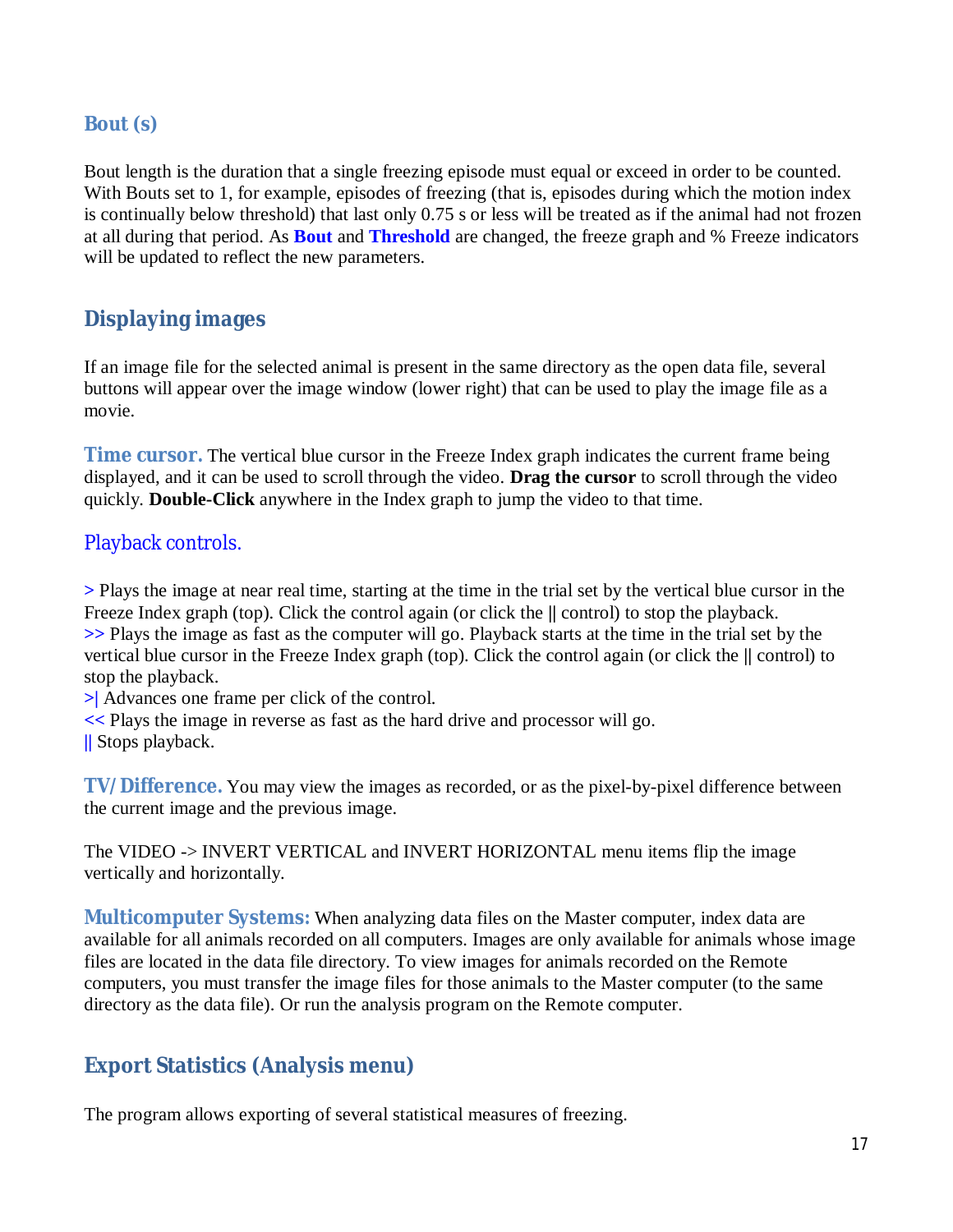# **Export Graphs (Analysis menu)**

Select the Export Index Graph, Export Histogram, or Export Bout Histogram menu items from the Analysis menu to export the point-by-point values to an Excel-compatible file.

# **Exporting QuickTime and AVI Movies/Compressing Image Files**

It is possible to export QuickTime movies of all or part of a trial. These movies can be displayed in PowerPoint and other image presentation software. It is also possible to use QuickTime to compress the image files for viewing within FreezeView, greatly reducing the disk space required to store them.

# **Exporting Analyses**

### **Image Formats**

You can export a picture of any of the graphs in FreezeFrame and FreezeView. Right click on the graph and select Export Simplified Image... You can export the graph into the clipboard or to a file in BMP or EMF format. If you would like to edit the image in a drawing program like Adobe Illustrator, choose EPS format. When you open the exported EPS file in Illustrator, all the elements of the graph are grouped together. Separate them by selecting the graph, and choosing the menu item Object -> Clipping Mask-> Release. Then ungroup the elements (Object -> Ungroup). You can now select each element (the plot, the axes, the axis labels, etc) and change their colors, stroke width, etc.

### **Excel Format**

To Export data in Excel-readable text format, open the Analysis window by selecting the ANALYSIS -> EXPORT STATISTICS menu item in the main program window.

### **Interval Type**

There are 3 different ways to specify the intervals for analysis.

- **Fixed Interval**. Divides the trial into periods of equal duration. The interval duration is set in the **Interval (sec)** that appears when Fixed Intervals are chosen. A graph of the %Freeze as a function of time is shown.
- **Custom Interval**. You may specify any number of intervals of arbitrary start time and duration. First specify the **number of intervals**. Then fill in the onset time and duration of each interval in the corresponding text edit boxes.
- **By Stimuli**. This analysis is similar to the indicators in the main window. The analysis is performed on:
	- o The total duration of the trial
	- o The time during which stimulus 1 (the sound) is on
	- o The time during which stimulus 2 (the shock) is on
	- o The time during which stimulus 3 is on
	- o The time during which stimulus 4 is on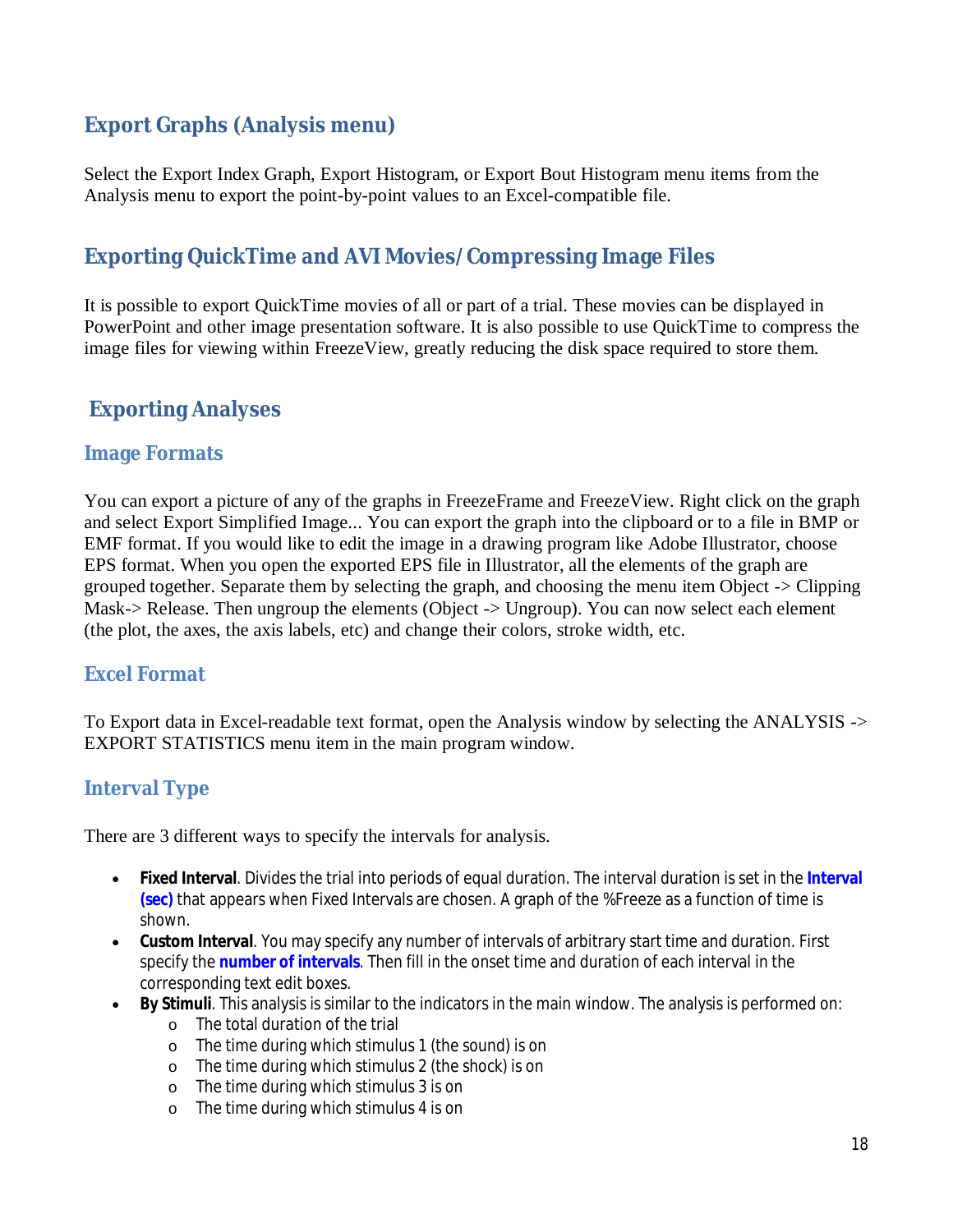- o The time during which no stimulus is on
- o The time during which stimulus 1 (the sound) is not on
- o The time during which stimulus 2 (the shock) is not on
- o The time during which stimulus 3 is not on
- o The time during which stimulus 4 is not on

Note that a stimulus may come on more than once during a trial. If, for example, stimulus 1 is on for the first and 3rd minutes of a 6 minute trial, Stimulus 1 on include both of those minutes, and Stimulus 1 not on includes minutes 2, 4, 5, and 6.

### **Analysis Parameter**

- Once the intervals are chosen, the parameter for analysis must be chosen. The 4 choices are
- **Percent Freezing**. The percent of the time during which the animal was frozen.
- **Number of bouts.** The number of continuous bouts of freezing.
- **Mean bout interval.** The mean time between the start of consecutive bouts.
- **Mean bout duration.** The mean duration of bouts.

The selected parameter is calculated for each of the specified periods and displayed in the text box to the right of the window. Note that for all analyses, bouts of duration less than the **Bout duration** specified in the main window are excluded.

Note that when **By Stimuli** is the interval type chosen, the only analysis parameter available is Percent Freezing.

### **Exporting**

Pressing the **Export** button performs the chosen analysis on each one of the trials (animals) in the open experiment file. The resulting data are written to a comma-delimited (csv) file, which can be opened in Excel or other statistical programs. If the button labeled "**Open Excel**" is set to the ON position, the file created will be opened automatically in Excel (assuming Excel is installed on the computer).

#### **Trials in: Rows/Columns**

This control determines the orientation of the data in the Excel spreadsheet.

# **Compressing and Exporting Image Files to QuickTime and Windows Media Player**

FreezeFrame saves images in an uncompressed or raw format in the \*.ffii files that are located in the same folder as the .fftt data file. In these files, the luminance value for each pixel of each frame is stored in a 320x240 2-dimensional array. This scheme has the advantage of being fast it preserves all of the information in the images. The disadvantages of the raw ffii files are their large size and their incompatibility with other video presentation and editing programs. FreezeView therefore contains 2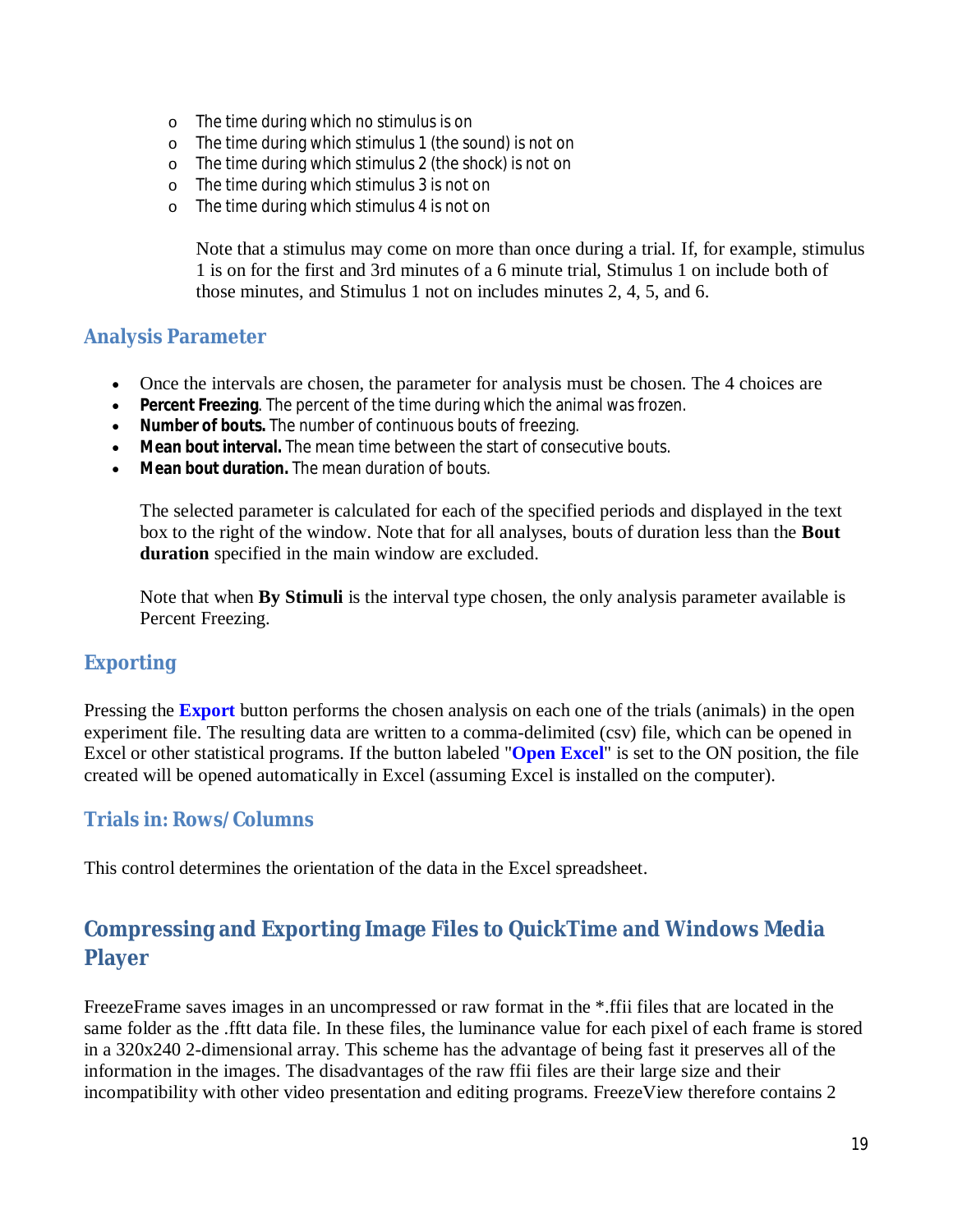utilities for converting these raw image files to QuickTime or Windows Media Player video formats, compressing them at the same time.

**In order to create QuickTime and AVI movies, the Windows version of Apple's QuickTime Player must be installed on your computer.** It is available from Apple at http://www.apple.com/quicktime. Only the free QuickTime player is required, but QuickTime Pro is inexpensive (\$30) and provides some useful video editing tools.

### **Creating QuickTime Movies**

From the Main FreezeView window, you may export all or part of the video stream for the currently selected animal. The resulting QuickTime (.MOV) or AVI files can be read into PowerPoint, placed on web sites or used in other presentation software. To export:

- Use the **Video controls** to move the Time Cursor (vertical light blue line in Motion Index graph) to the start of the portion of the trial you would like to export. Or drag the Time cursor directly.
- Select the ANALYSIS -> EXPORT MOVIE menu item. A Compression Settings window will appear.
- Turn the AVI switch OFF (pointing left).
- Pick a Compression format using the **Format** pull-down menu. There are a daunting number of formats (codecs) available with QuickTime. We recommend **H.264** or **MPEG 4**. Both are modern, high quality methods for video compression.
- Pick the level of compression using the **Quality** control. This setting will determine how compact the exported file will be. Low settings will give higher compression (smaller files), but lower image quality. Try exporting a short video clip with different settings to see which will suit your needs.
- Select the **Playback speed**. This will determine whether the video clip plays back in QuickTime at near real-time, twice real time, 3x or 4x real time.
- Click **OK** and Compression settings window will close.
- A file dialog will appear. Specify a **filename** for the exported image file. The appropriate extension (.MOV) will be appended automatically.
- Once the file dialog closes, in the main FreezeView window, the video control buttons will have changed color. Play the desired portion of the video using the now-green video control buttons (**>| > >>** ). While the controls are green, each displayed frame of the video will be stored to the QuickTime file of the selected filename. When you move backward with **<<** or **<** buttons, video is not recorded to the QuickTime file.
- Note that using the different play buttons does not affect the playback speed you will see when you play the file in the QuickTime player. They only affect how quickly the file is written and displayed in FreezeView. The **Playback Speed** control in the Compression Settings Window determines how fast the video will play in QuickTime.
- Click the red stop-playback button (**||**) to close the movie file.

To playback the newly created QuickTime or AVI video file, double-click its icon in Windows Explorer and it will open in the QuickTime Player. The file can also be imported into PowerPoint, html files or other multimedia files.

**Warning**. Do not try to overwrite an existing QuickTime file while that file is open in the QuickTime Player. An error will result.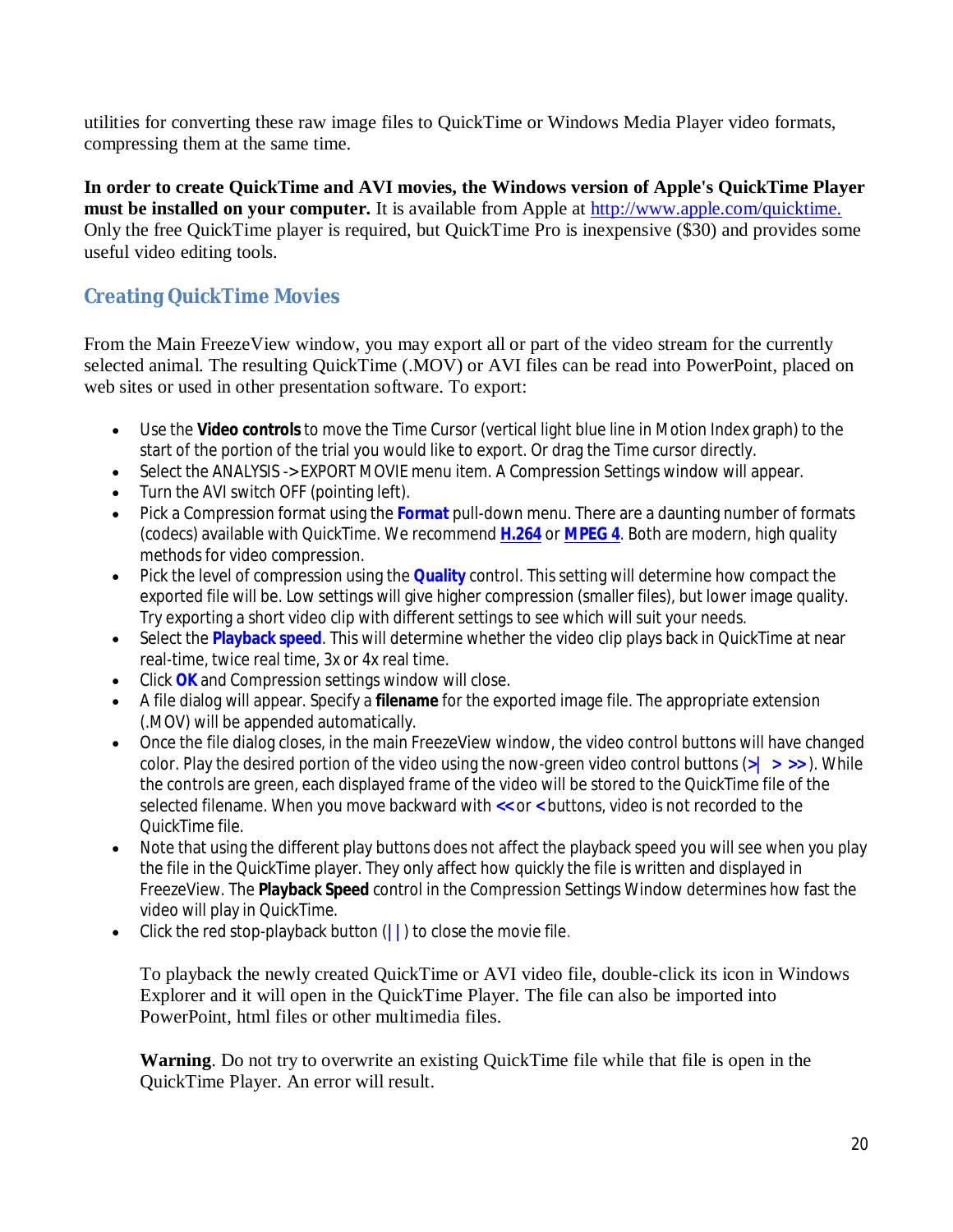# **Creating AVI (Windows Media Player) files**

- Follow the same procedure as above for generating a QuickTime Movie, but this time click the **AVI** button in the Set Compression window to ON (pointing right). The Compression Format will be set to None and the Quality will be set to 1024 (high).
- Click OK and create a QuickTime file using the playback controls in the Main Window, exactly as before.
- At the end of the movie (when you click the red Stop-Playback button), a dialog will open allowing you to create an AVI file from the QuickTime file you just created.
	- o Set **Export** to **Movie to AVI**.
	- o Set **Use** to **Most Recent Settings**.
	- o Click the **Options** button and then **Video Setting** in the dialog to set the quality of the AVI file. For highest quality, select
		- **Compression Type: None**
		- **Depth: Millions of Colors**
		- **Quality: Best**.
- Once you click **Save** in the AVI dialog, the program will then read the QuickTime movie frame-by-frame, convert it to an AVI movie according to your settings, and save it to disk. Depending on how large the movie is, this could take some time.
- Double-click the AVI file in Windows to play it in Windows Media Player. You can also play it in the QuickTime Player.
- **Note:** The AVI movie is created from the QuickTime movie that is first saved to disk. To maintain the highest quality possible for the AVI movie, FreezeView chooses "None" for the QuickTime compression step. That is, when you set the AVI button to ON, the Compression Format is changed to None automatically. You can change this if you prefer to, but the changes will affect both the QuickTime and AVI files.

### **Compressing the image files for playback in FreezeView**

It is also possible to compress all the FreezeView image files associated with a data file in one batch operation. That is, you can copy all the images from each raw image file to compressed, QuickTimecompatible \*.MOV files. When you then play a video from within the FreezeView program, the images shown will come from the newly created QuickTime file rather than the original raw video file. The advantage is that the QuickTime files can be 10 or more times smaller than the ffii files, and so occupy less disk space. The disadvantage is that the compressed images are not quite as sharp as the originals, depending on the level of compression chosen. As with files written one at a time with the EXPORT MOVIE function, the image files created en masse can also be played in the QuickTime Viewer. To compress all the image files in the folder containing the currently opened data file:

- Select the VIEW->COMPRESS IMAGE FILES menu item.
- The Compression Settings Window will appear.
- Pick a Compression format using the **Format** pull-down menu. We recommend **H.264** or **MPEG 4** (MP4).
- Pick the level of compression using the **Compression** control. The setting will determine how compact the exported file will be. Low settings will give higher compression, lower image quality, and smaller files. Try exporting a short video clip with different settings to see which will suit your needs. MP4 with a compression setting of about 350 gives 10-fold compression and yet gives a very nice image.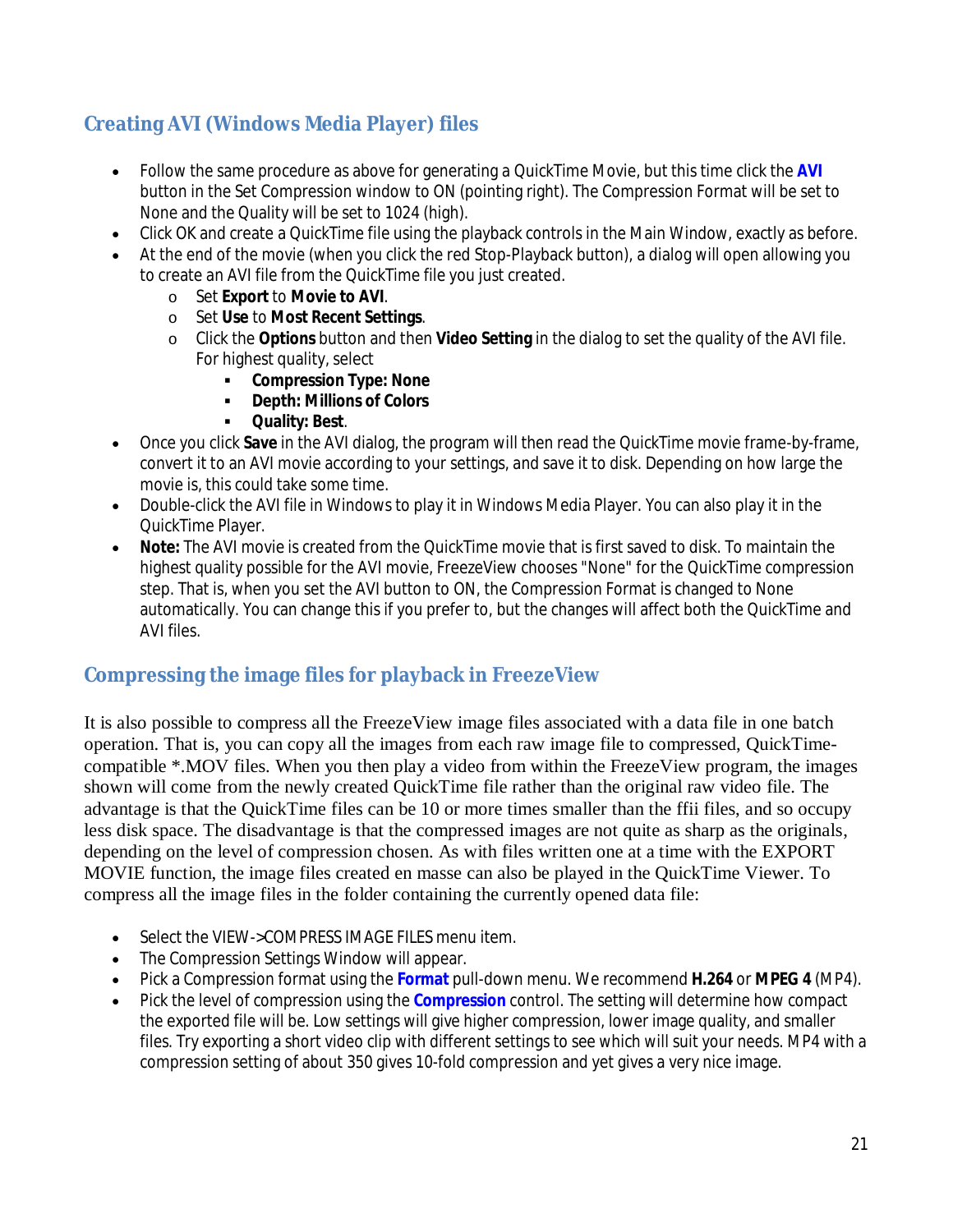- Select the **Playback speed**. This will determine whether the video clip plays back in QuickTime at near real-time, twice real time, 3x or 4x real time. It will NOT affect the speed at which the files play in the FreezeView program itself.
- Click **OK** and the Compression settings window will close (or select **Cancel** to stop the compression process).
- A new window will open. The uncompressed images are displayed as they are being compressed and stored. Various indicators show the file currently being compressed, the progress through the list of files, the progress in the current compression, the compression format being used and the compression ratio achieved (that is, the size of the compressed file expressed as a percent of the size of the raw file).You may cancel the process at any time.
- When all the ffii files in the folder have been compressed, the window will close.

During the compression process each file named <animal>.ffii, is compressed and stored in a new file called <animal>.MOV. Whenever a file called <animal>.MOV is present in the data folder, FreezeView will automatically use it when displaying images, even if the corresponding  $\langle$  animal $\rangle$ . ffii file is also present. You may therefore discard the original ffii files once you have decided that you are satisfied with the level of compression and the quality of the images. We recommend that you archive the original files on CD, DVD or tape if possible. But this is not required.

If you wish to go back to working from the original .ffii files, you must remove or delete the .mov files from the trial folder.

# **Retracking a Trial (FreezeView)**

### **Warning: Retracking modifies the data file. It is strongly recommended that you work on a copy of the data file, or back up the data file before proceeding.**

On occasion, you might want to re-calculate the Motion Index for a trial. You may want to use a different calculation method (Fear Conditioning, Swim Test, or Tail Suspension), adjust the parameters used (Swim Test), or change the portion of the images being used for the calculation (Windowing). To retrack a trial, select it in the Trial List in the main window, and select Retrack (Cmd-R) from the Analysis menu.

The trial will be highlighted in the trial list of the Retrack Menu.

Select the Analysis you prefer. If you select Swim Test, you can adjust the pixel threshold (Default = 50).

Set the Windowing using the cursors on the image. The cursors will start out showing the windowing original used when the data were collected (or last retracked). Even after adjusting the cursors you can **Revert** to the windowing last used. **Select All** to use the entire image (the cursors will disappear). Click the **Find** button to bring the cursors onto the image if they are not visible.

Click the **Go** button to start the retracking.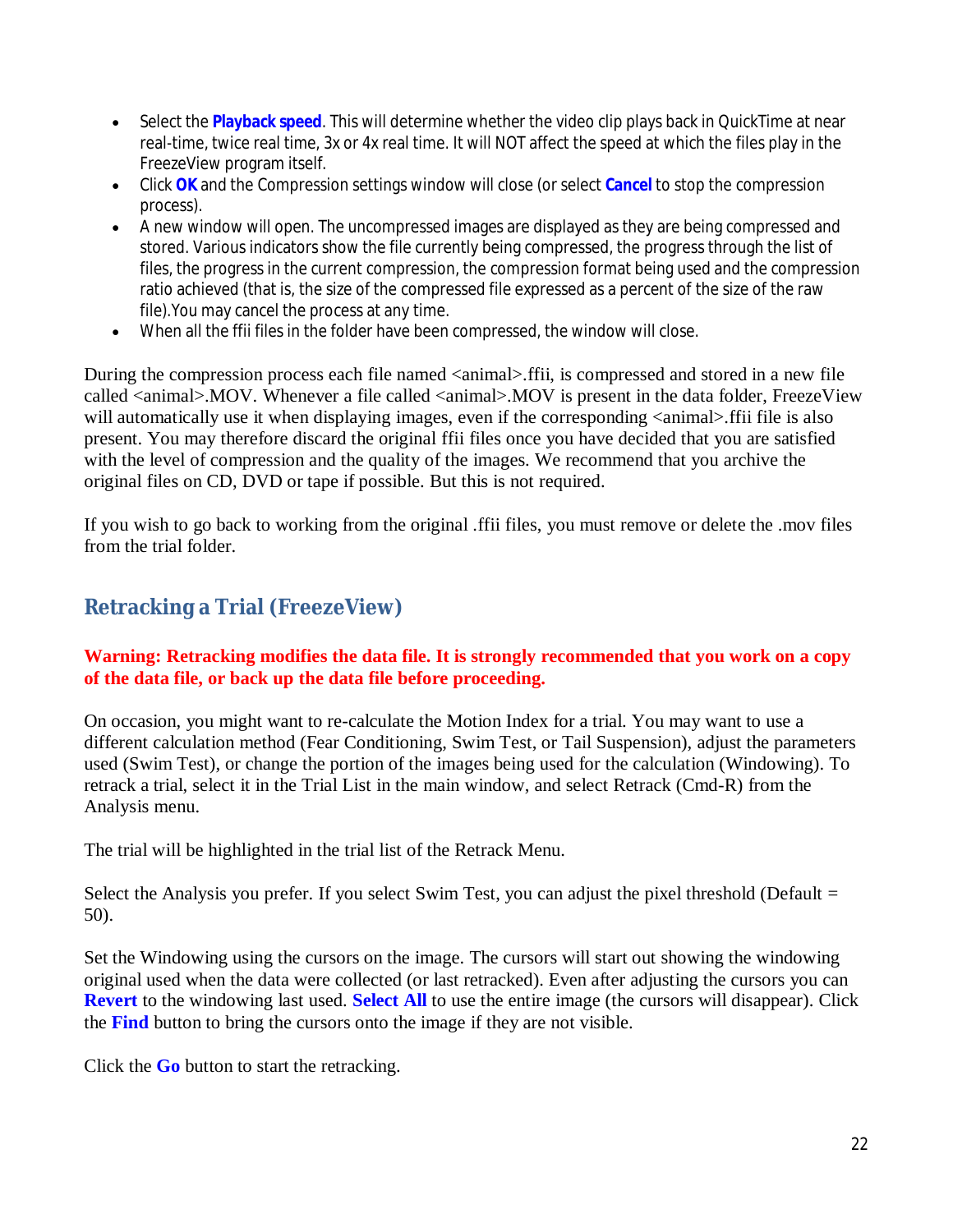Alternatively, you can retrack all the trials in the file by clicking the **Retrack All** button. You will need to decide whether you want to use the windowing set by the cursors in the image window, or whether you want to use the Windowing stored in the file with each trial.

# **Trouble shooting**

### **No image**

The most common trouble is the lack of an image in the image window. When this happens, the program gets very sluggish to respond.

Check to make sure the camera is connected to the computer properly and that the power is connected to the camera.

Once you check the connections for faults, stop and restart FreezeFrame to see if the image now appears.

Another convenient way to troubleshoot the camera input is using the Measurement and Automation Explorer that comes with the PCI-140X drivers. The icon for this program is on the desktop. Choose the Devices window, and then the 140X board. Use Snap or Grab to view the image from each camera.

### **Portions of the image (usually a horizontal strip) appear black.**

Open the Measurement and Automation Explorer ("MAX", its icon is installed on the desktop by NI-IMAQ).

Open the Devices and Interfaces folder and select the image acquisition board (PCI-140X). Select Channel 0 and click the Grab button in the toolbar. Expand the MAX window so that you are able to see the entire image.

If the black areas appear in the image, click Properties button in the toolbar and adjust the image limits (top, left, width and height) until the black areas disappear. Width should be set to 640, height to 480, and left to approximately 115.

# **The program seems not to be detecting small movements of the animal.**

In order for FreezeFrame to be maximally sensitive to movement, the image of the shock cage should fill as much of the image as possible. In the 1-camera/4-chamber system, this can sometimes be difficult. Keep the 4 chambers as close together as possible by sliding them toward the center of the image, and raising the lower set of cages to be just underneath the upper set. In some cases, it might be necessary to convert to a 4-camera system so that each cage can be individually adjusted to fill it corresponding image.

### **The shocker does not seem to turn on at the appropriate times.**

The usual cause for this problem is improper connection of the trigger output of the image acquisition board to the shocker. To make sure that the FreezeFrame program and its output is functioning properly, disconnect the trigger output from the shocker and measure voltage on the output with a voltmeter or oscilloscope. It should be within a few tenths of a volt of 0V when off, and within a few tenths of 5V